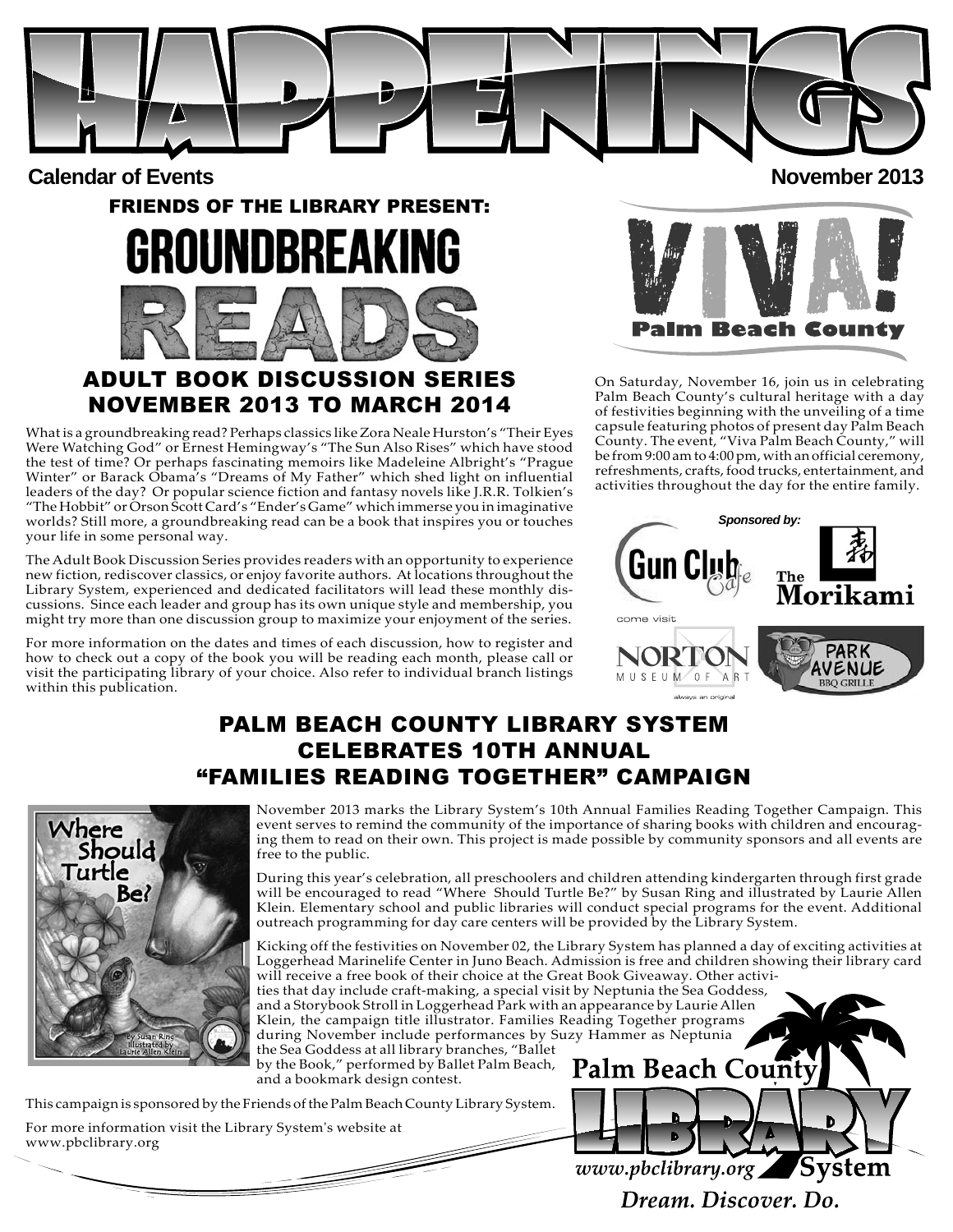

*15801 Orange Blvd., Loxahatchee 33470 Phone: 681-4100*

#### ADULT

#### Sat, Nov 02, 2:00 pm Acoustic Java Jam

Experience a caffeinated collection of local talent or bring your acoustic instruments and jam out. Coffee provided. (2 hr.) Preregister.

#### Wed, Nov 06, 6:30 pm Patient Protection & Affordable Care Act

Representative Barbara Little, from the League of Women Voters, will explain the PPACA, including what it offers, what it costs/saves, Medicaid and Medicare, the implementation process in Florida, and sources of assistance. (60 min.) Preregister.

#### Wed, Nov 13, 6:00 pm Take 'n' Bake: The Family Table

Take one of our selected baking cookbooks, try a recipe, and discuss your results. (60 min.) Preregister.

#### Mon, Nov 18, 6:00 pm Movie Night

"Oblivion." ©Universal Pictures. (125 min.) Preregister. PG-13

#### Tue, Nov 19, 2:30 pm Apps for the Holidays!

There are apps for planning events, helping in the kitchen, and sharing special moments, all for free! (60 min.) Preregister.

#### Tue, Nov 19 & 26, 5:00 pm Sit 'n' Stitch: Crochet or Knit

Learn the fundamentals, work on current projects, and share ideas. Some materials provided. Adults and ages 9 & up. (90 min.)

#### Wed, Nov 20, 6:00 pm Groundbreaking Reads: Adult Book Discussion Series

Staff will discuss "Ender's Game," by Orson Scott Card. Sponsored by the Friends of the Library. (90 min.) Sign up and check out the book.

#### Thu, Nov 21, 7:00 pm Dr. Who

Whovians, get ready for the pre-celebration of Dr. Who's 50th Anniversary. Adventure through time and space dressed as your favorite Doctor Who character, papercraft an Ood, build your own Tardis gift bag, make marshmallow adipose, and have a wibbly, wobbly, timey wimey. All ages. (90 min.) Preregister.

#### Sat, Nov 23, 1:00 pm Acreage Hobbyist

Connect with other hobbyists and be inspired to complete your projects. (2 hr.)

#### Sat, Nov 23, 3:30 pm Quilting A-Z

Certified quilting instructor Aida Rodriguez will jump-start your inspiration with this old-world craft through demonstration and samples. (45 min.) Preregister.

# FRIENDS OF THE LIBRARY: ANNUAL MEETING

Tue, Nov 19, 2:00 pm Main Library -- Meeting Room

Join us for a short business meeting and election of officers followed by a talk by a special guest speaker.

CHILD

#### Tue, Nov 05, 3:30 pm Literary Triad: Three Native Voices

Have fun connecting three types of books as you sing and dance along with Native American tunes. Ages 6-10. (45 min.) Preregister.

#### Wed, Nov 06, 4:00 pm American Girl: Molly

Celebrate Molly with games and crafts related to her World War II era experiences. Ages 6-12. (60 min.) Preregister.

#### Thu, Nov 07, 6:30 pm Family Movie Night

"Paranorman." Make a classic Pilgrim hat and watch a fun, spooky movie about kindness, bullying, forgiveness, and zombies. ©Focus Features. (93 min.) Preregister. PG

#### Tue, Nov 12, 4:00 pm Fantastic Favorites

Join us for some of our best stories that just might become your family's new favorites. Ages 4-7. (60 min.) Preregister.

#### Tue, Nov 12, 6:30 pm Art Smarts: Leaf Printing

Make Thank You cards or Thanksgiving place cards using paint, brushes, leaves, and paper to recreate the fiery beauty of an autumn leaf. Ages 8-16. (75 min.) Preregister.

#### Wed, Nov 13, 3:30 pm Make Friends with Rainbow Fish

Create a colorful craft and hear this fun story with a deep message about friendship, happiness, and learning to share. Ages 3-5. (60 min.) Preregister.

#### Thu, Nov 14, 3:30 pm Thank Goodness for Story Time

Enjoy a few stories, activities, and a craft all about the meaning of Thanksgiving. Ages 4-7. (60 min.) Preregister.

#### Sat, Nov 16, 2:00 pm Lego Builders Club

Meet fellow builders and work together, or alone, on creative projects. Ages 6-12. (90 min.) Preregister.

#### Mon, Nov 18, 5:30 pm Sunshine Snackers: Chomp

Read this Sunshine State Young Reader book by humorist Carl Hiaasen. Then enjoy a snack and chat about gators, the Glades, and getting along. Ages 7-14. (60 min.) Preregister.

#### Tue, Nov 19, 3:30 pm Eliminate the Litter Bugs

Learn how to not be a litter bug with recycled art and hear cool stories about the Florida environment. Ages 3-5. (60 min.) Preregister.

#### Wed, Nov 20, 3:30 pm Families Reading Together: Suzy Hammer as Neptunia the Sea Goddess

Neptunia tells magical stories about the wonders of saving the seas and all its creatures, and how we benefit from a healthy ocean planet. All ages. (60 min.) Preregister.

#### Thu, Nov 21, 11:15 am Catch that Turkey!

Get ready for Thanksgiving with silly stories, songs, and a crazy craft. Ages 2-5. (60 min.) Preregister.

#### Fri, Nov 22, 4:15 pm Get Wild for Reading: Families Reading Together

Things are getting wild at story time! Bring your mom or dad, grandma, or grandpa and meet our special guest, County Administrator Bob Weisman, who will read a story or two. Then sing and dance and work together on a craft. Celebrate Families Reading Together and the special wonder of Florida's wildlife. Ages 2-5. (60 min.) Preregister.

#### Sat, Nov 23, 3:00 pm Crafts for Kids

Get ready to make new friends and a creative craft project. Ages 3-8. (60 min.) Preregister.

#### Tue, Nov 26, 6:30 pm Club Pokémon

Bring your 3DS, DSi or Pokémon cards to battle, trade, and make new friends. Ages 6-12. (90 min.) Preregister.

#### Wed, Nov 27, 2:00 pm It's Game Time

Have a snack and play Wii games, board games, or card games with friends. Ages 6-12. (2 hr.) Preregister.

# TEEN

#### Wed, Nov 13, 6:30 pm Japanese Anime & Culture Club

Hang out, watch a variety of Anime, and eat snacks while you talk with friends about all the cool stuff from Japan. Ages 12-17. (90 min.) Preregister.

#### Tue, Nov 19, 6:30 pm Make It: With Duct Tape

Put your own style into projects like wrist bands, rings, wallets, and more. Ages 12-17. (90 min.-2 hr.) Preregister.

#### Wed, Nov 20, 6:00 pm The Games Are On!

"The Hunger Games." See the movie that started it all to get ready for the release of the second film in this saga. Enjoy a snack and test your knowledge by competing for prizes in "Tribute Trivia." ©Lions Gate Films, Inc. (2½ hr.) Preregister. PG-13

#### Wed, Nov 27, 6:00 pm Gamerz Nite

Join a game of Yu-Gi-Oh! or Magic: TG, play Smash Bros. or other Wii games, or try a new board game. Snacks provided. Ages 12-17. (2 hr.) Preregister.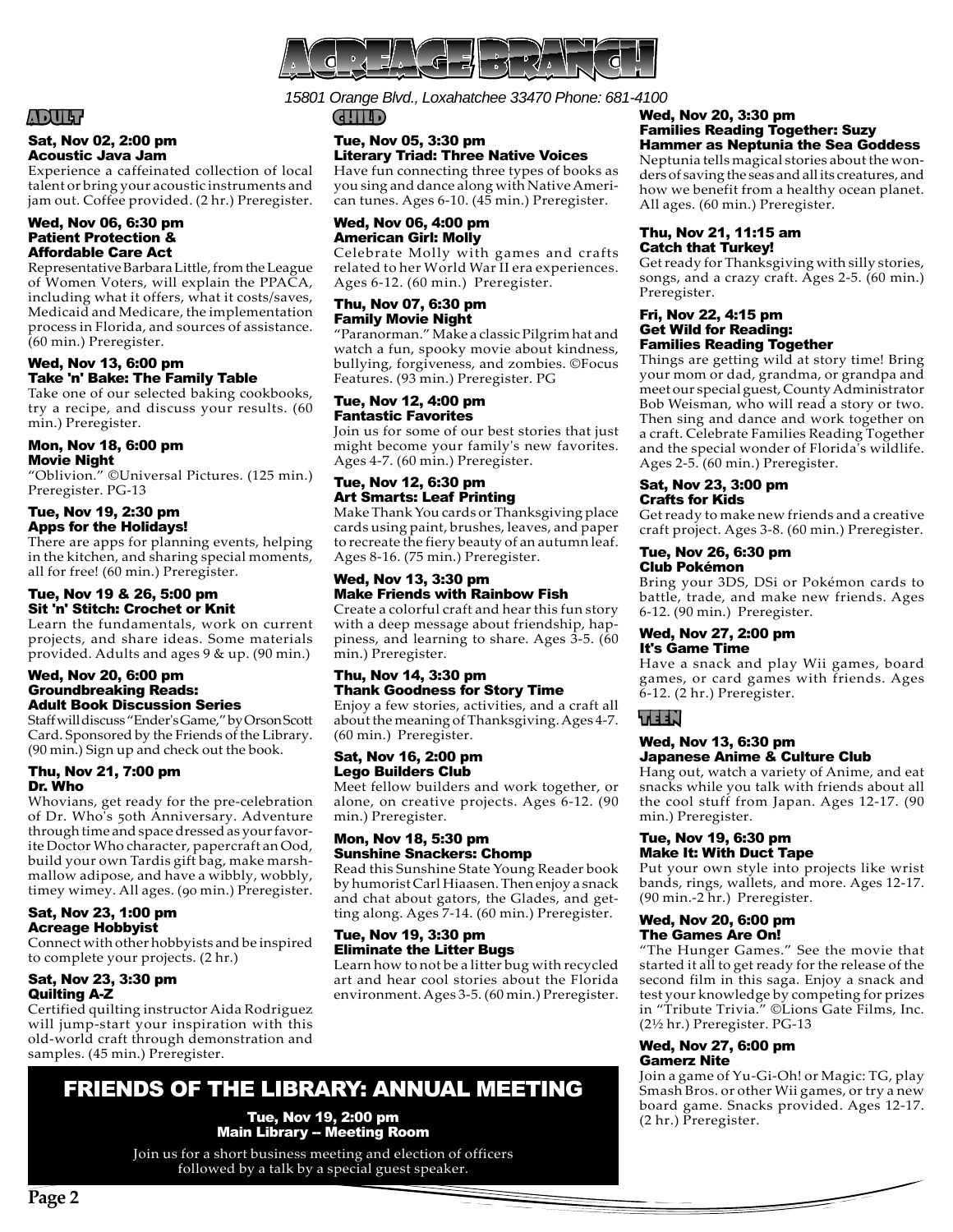

*725 NW 4th Street, Belle Glade 33430 Phone: 996-3453* 

CHILD

#### Mon, Nov 04 & 18, 10:30 am & 6:30 pm Family Story Times & Pajama Hours

Fun stories, puppets, and a film, for kids, moms, and dads. Ages 2-5. (30 min.) Preregister. 11/04: Humor.

11/18: Thanksgiving.

#### Thu, Nov 07, 1:00 pm Families Reading Together: Suzy Hammer as Neptunia the Sea Goddess

Neptunia tells magical stories about the wonders of saving the seas and all its creatures, and how we benefit from a healthy ocean planet. All ages. (60 min.) Preregister.

#### Sat, Nov 09, 2:30 pm Tween Book Discussion

We'll read and talk about "Big Nate What Could Possibly Go Wrong?" by Lincoln Peirce. Refreshments provided. Ages 10 & up. (45 min.) Preregister.

#### Thu, Nov 14, 3:00 pm School Days Arts & Crafts

Decorate a fun calendar marking the 100th day of school and hear great stories about school. Ages 5-9. (45 min.) Preregister.



*375 SW 2nd Avenue, South Bay 33493 Phone: 992-8393*

# ADULT

ADULT

Sat, Nov 02, 10:00 am Groundbreaking Reads: Adult Book Discussion Series

up and check out the book. Mon, Nov 04 & 25, 1:00 pm Wed, Nov 06, 13 & 27, 1:00 pm

Book-A-Librarian

Sonja Lutz will discuss "In the Garden of Beasts: Love, Terror, and an American Family in Hitler's Berlin," by Erik Larson. Sponsored by the Friends of the Library. (90 min.) Sign

Do you need help with your iPad, Nook, or Kindle? Or researching a topic? Call to make an appointment for a hands-on session on a Monday or Wednesday. (45 min.) Preregister.

#### Sat, Nov 02, 2:00 pm Weekend Matinee

"Pieces of April." ©Metro-Goldwyn-Mayer, Inc. (80 min.) PG-13

#### Mondays & Wednesdays, 1:00 pm Book-A-Librarian

Do you need help with your iPad, Nook, or Kindle? Or researching a topic? Call to make an appointment for a hands-on session. (45 min.)

#### Sat, Nov 09, 11:00 am Soul Line Dancing

If you know how to Wobble and Slide, then this is for you. Learn a few more line dances for all those holiday parties.

#### Sat, Nov 16, 10:30 am Groundbreaking Reads: Adult Book Discussion Series

Dr. Esther Berry will discuss "Dreams of My Father: A Story of Race and Inheritance," by Barack Obama. Sponsored by the Friends of the Library. (90 min.) Sign up and check out the book.

#### CHILD

#### Tue, Nov 05, 12 & 19, 10:30 am Story Times

Ages 3-5. (45 min.) 11/05: Hear stories, music, and more

- about Little Red Hen.
- 11/12: Let's Eat Right. Learn about fruits and vegetables through stories, songs, and crafts.
- 11/19: Thanksgiving. Get ready to give thanks through stories, music, songs, and craft.

#### Thu, Nov 07, 10:00 am Families Reading Together: Suzy Hammer as Neptunia the Sea Goddess

Neptunia tells magical stories about the wonders of saving the seas and all its creatures, and how we benefit from a healthy ocean planet. All ages. (60 min.)

#### Sat, Nov 23, 2:00 pm Puzzle Mania!

Celebrate Puzzle Week by putting together one of 15 different puzzles by yourself or with a partner. Ages 5-12. (45 min.)

# TEEN

#### Wed, Nov 13, 5:30 pm Anime Club

Watch Anime movies and munch on Japanese snacks. Ages 13-17. (45 min.)



*11303 Campus Drive, Palm Beach Gardens 33410 Phone: 626-6133*

# Sun, Nov 10, 2:00 pm

# Sunday Cinema

"The Lives of Others." ©Sony Picture Classics. (137 min.) Preregister. R

#### Tue, Nov 12, 1:30 pm Creative Writing Workshop for Beginners

Unleash your creativity as you write about your life or any other topic of interest. (75 min.) Preregister.

#### Wed, Nov 13, 2:30 pm Techniques to Manage Stress

Certified Meditation Teacher Joe Hamilton, with Hospice of Palm Beach County, will talk about stress reduction techniques to improve your health and general sense of well-being. (60 min.) Preregister.

#### Tue, Nov 19, 2:00 pm Knit 1 − Purl 1

Shirley Kent will help beginners with simple projects and advanced knitters with projects in progress. Pick up materials list. (90 min.) Preregister.

#### Wed, Nov 20, 2:30 pm Poets of the Palm Beaches: Readings & Workshop

Group members will read original poems and guests can bring original poems to share. Learn creative techniques for writing poetry. (90 min.)

#### Wed, Nov 20, 6:30 pm Socrates Café

Marji Chapman, from the Society of Philosophical Inquiry, leads a discussion group for amateur philosophers on a variety of groupchosen topics. (90 min.) Preregister.

# ADULT

#### Tue, Nov 05, 2:30 pm Ancient China: A Journey Back in Time

This DVD journey includes a graphic recreation of a Chinese village from seven thousand years ago, the terracotta army of the First Chinese Emperor, Beijing's Forbidden City, and the Great Wall of China. Shown with permission. ©Kultur. (50 min.) Preregister. Not rated.

#### Thu, Nov 07, 2:30 pm Health Care Exchanges through the Affordable Care Act

Mary Jane Range, from the PBC League of Women Voters, will discuss the ACA, including information about the online exchanges in Florida. (60 min.) Preregister.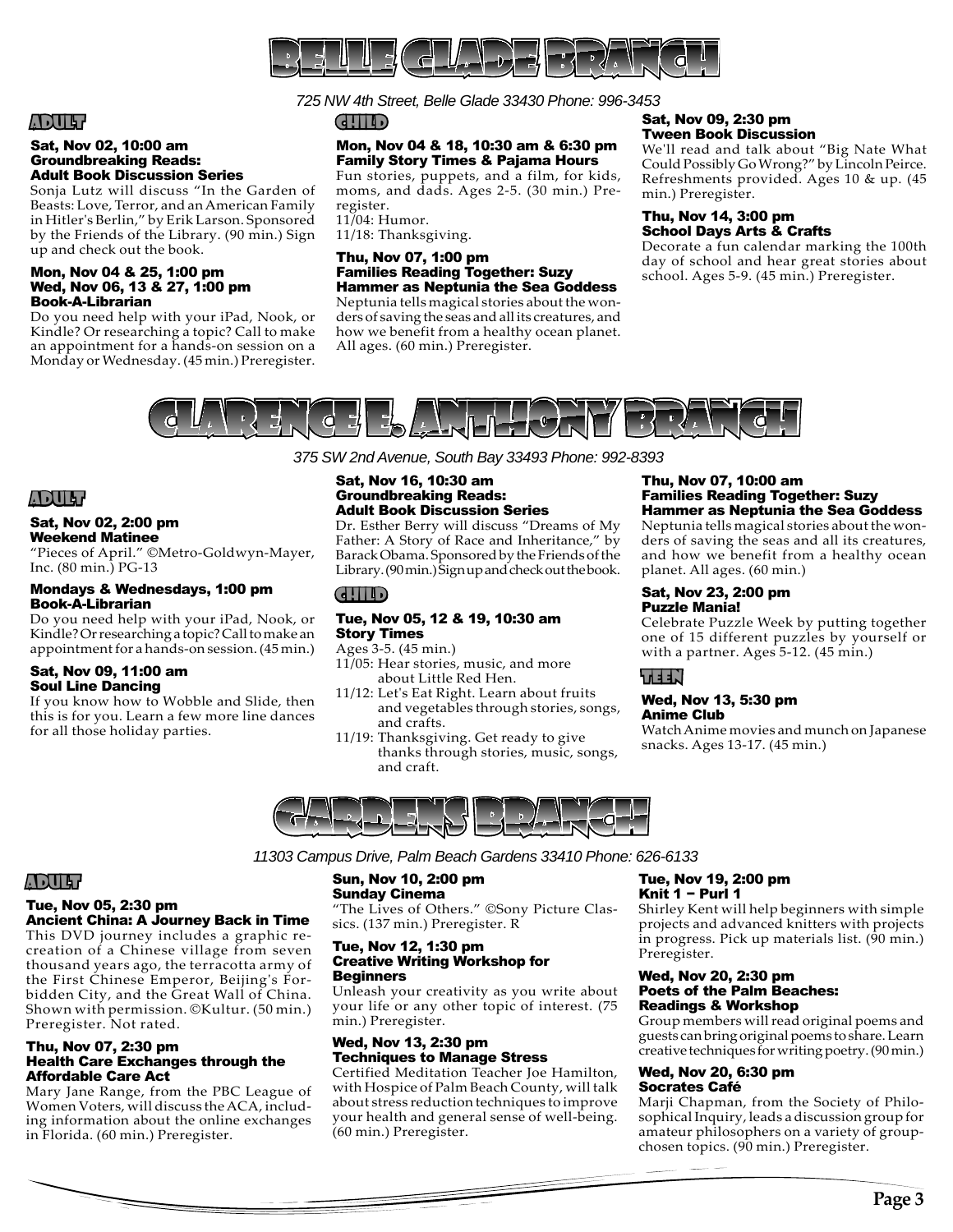#### Thu, Nov 21, 2:00 pm Groundbreaking Reads: Adult Book Discussion Series

Donna Gruber Adair will discuss "Jane Austen in Boca," by Paula Marantz Cohen. Sponsored by the Friends of the Library. (90 min.) Sign up and check out the book.

#### CHILD

#### Sat, Nov 02, 10:30 am National Gaming Day

Bring your friends or make new ones as we play Nintendo Wii and board games. Ages  $6-12.$  (60 min.) Preregister.

#### Mon, Nov 04 & 18, 3:15 pm Thanksgiving Origami

Brighten up your holiday table with a fantastic folded-paper decoration. Ages 8-10. (60 min.) Preregister.

#### Wed, Nov 06, 3:15 pm Story Time Favorites

Hear stories from some of our favorite authors and make a cool craft. Ages 3-5. (45 min.) Preregister.

#### Thu, Nov 07, 6:30 pm Families Reading Together: Ballet by the Book with Ballet Palm Beach

We'll read the Families Reading Together Book "Where Should Turtle Be?" by Susan Ring and illustrated by Laurie Allen Klein, performed by Ballet Palm Beach, and other favorite stories. All ages. (60 min.)

#### Fri, Nov 08, 10:30 am Crazy for Collage

Create wonderful works of art using feathers, fabric, tissue paper, pompoms, yarn and glue. Dress to get messy. Ages 2-4. (30 min.) Preregister.

#### Thu, Nov 14, 10:30 am Party with Your Teddy Bear

Whether it's a well-loved Winnie or brandnew Build-a-Bear, bring your bear for stories, songs, and a cute craft. Ages 3-5. (45 min.) Preregister.

#### Fri, Nov 15, 3:15 pm Families Reading Together

Enjoy our featured story "Where Should Turtle Be?" written by Susan Ring and read by our special guest Palm Beach Gardens Mayor Bert Premuroso. Stories and songs about ocean life and a terrific turtle craft will follow. Ages 3-5. (60 min.) Preregister.

#### Tue, Nov 19, 3:30 pm Beginning Knitting for Children

Learn beginning techniques with Ms. Shirley. Pick up a supply list. Ages 9 & up. Limit of 10. (60 min.) Preregister.

#### Thu, Nov 21, 10:30 am Little Gobblers

Rhymes, songs, puppets, and movement activities just for babies! Ages 3-12 mos. (30 min.) Preregister.

#### Fri, Nov 22, 3:15 pm Get Hooked on Crochet

An ongoing crochet club for beginners to learn basic stitches and socialize while working on projects. Ages 9 & up. Limit of 10. Pick up a supply list. (60 min.) Preregister.

#### Sat, Nov 23, 10:30 am Lego Club

Get creative and have fun building with our Lego collection. Ages 4-10. (60 min.) Preregister.

#### Mon, Nov 25, 3:15 pm Let's Talk Turkey

Hear stories and songs about Thanksgiving and turkeys and make a special holiday craft. Ages 4-8. (45 min.) Preregister.

# Tue, Nov 26, 3:30 pm Families Reading Together: Suzy

Hammer as Neptunia the Sea Goddess Neptunia tells magical stories about the wonders of saving the seas and all its creatures, and how we benefit from a healthy ocean planet. All ages. (60 min.) Preregister.



*20701 95th Avenue South, Boca Raton 33434 Phone: 482-4554*

# ADULT

#### Mon, Nov 04, 2:30 pm Story Swap

Do you have a story to tell? Facilitator Claire Forrest and members of the PBC Storytellers will be available to critique. (60 min.) Preregister.

#### Tue, Nov 05, 12 & 19, 2:00 pm The Great Courses® Documentaries: Great American Best-Sellers − Books that Shaped America

Enjoy a historical survey of the books that shaped American life and culture. Sponsored by the Friends of Library. (60 min.) Preregister. Shown with permission. Not rated.

- 11/05: Pt. 14 & 16:"The Good Earth" by Pearl S. Buck; "How to Win Friends and Influence People" by Dale Carnegie.
- 11/12: Pt. 18 & 21:"Native Son" by Richard Wright; "Catch-22" by Joseph Heller.
- 11/19: Pt. 23 & 24:"John Adams" by David McCullough; recent best-sellers.

#### Wed, Nov 06, 13 & 20, 1:00 pm English Exchange

Practice speaking English in an informal and supportive atmosphere. Intermediate knowledge of the language is necessary. (2 hr.) Call 561-649-5473 to preregister.

#### Fri, Nov 08, 10:30 am Groundbreaking Reads: Adult Book Discussion Series

Roberta Proctor will discuss "Brave New World," by Aldous Huxley. Sponsored by the Friends of the Library. (90 min.) Sign up and check out the book.

#### Fri, Nov 08, 2:00 pm Tech Petting Zoo Road Show!

Before you go holiday shopping, come try out iPads, Android tablets, and Kindles and the apps for downloading eBooks and music. Sponsored by the PBC Library Association, whose members will demonstrate new apps and answer your questions.  $(60 \text{ min.})$  Preregister.

#### Wed, Nov 13, 12:00 pm How to Market Your Company After **Minority Certification**

Representatives from the Small Business Development Center will discuss how to determine markets for your products and services, find bid opportunities, and gain a better knowledge base of the SBA's certification programs. (2 hr.) Call 561-862-4781 or 561-862-4726 to preregister.

#### Thu, Nov 14, 2:00 pm Gyotaku: Japanese Fish Printing

Learn about this traditional Japanese art form and make your own fish print. Dress to get messy. (90 min.) Preregister.

#### Mon, Nov 18 & 25, 10:00 am Current Events Discussion Group

Facilitator Brenda Solomon will discuss today's hot topics. (60 min.) Preregister.

#### Mon, Nov 18, 2:00 pm Celebration of Storytelling: Tellabration

Members of the PBC Storytelling Guild will entertain with a mix of personal stories, plus folk and fairy tales. (2 hr.) Preregister.

#### Thu, Nov 21, 2:00 pm Choral Performance: Encore

Encore, the advanced chorus from West Boca High School, will perform a selection of Christmas, Hanukkah, and winter songs. (45 min.)

#### Mon, Nov 25, 2:00 pm Hooked on Crochet

Learn the fundamentals or work on current projects. For all skill levels. Bring a crochet hook and yarn. (90 min.) Preregister.

# CHILD

#### Wed, Nov 06, 11:00 am Families Reading Together

Celebrate the 10th Annual Families Reading Together Campaign with a special story time on Florida Wildlife. Ages 3 & up. (45 min.) Preregister.

#### Wed, Nov 06, 4:00 pm Diary of a Wimpy Kid Party

Celebrate the latest book with games, crafts, and lots of wimpy fun. Ages 7-11. (45 min.) Preregister.

# Tue, Nov 12, 11:00 am Families Reading Together: Suzy

Hammer as Neptunia the Sea Goddess Neptunia tells magical stories about the wonders of saving the seas and all its creatures, and how we benefit from a healthy ocean planet. All ages. (60 min.) Preregister.

#### Tue, Nov 05, 12 & 19, 4:00 pm Crochet Corner

Learn the basics and start your first project. Or bring your work in progress to share. Ages 10 & up. (45 min.) Preregister.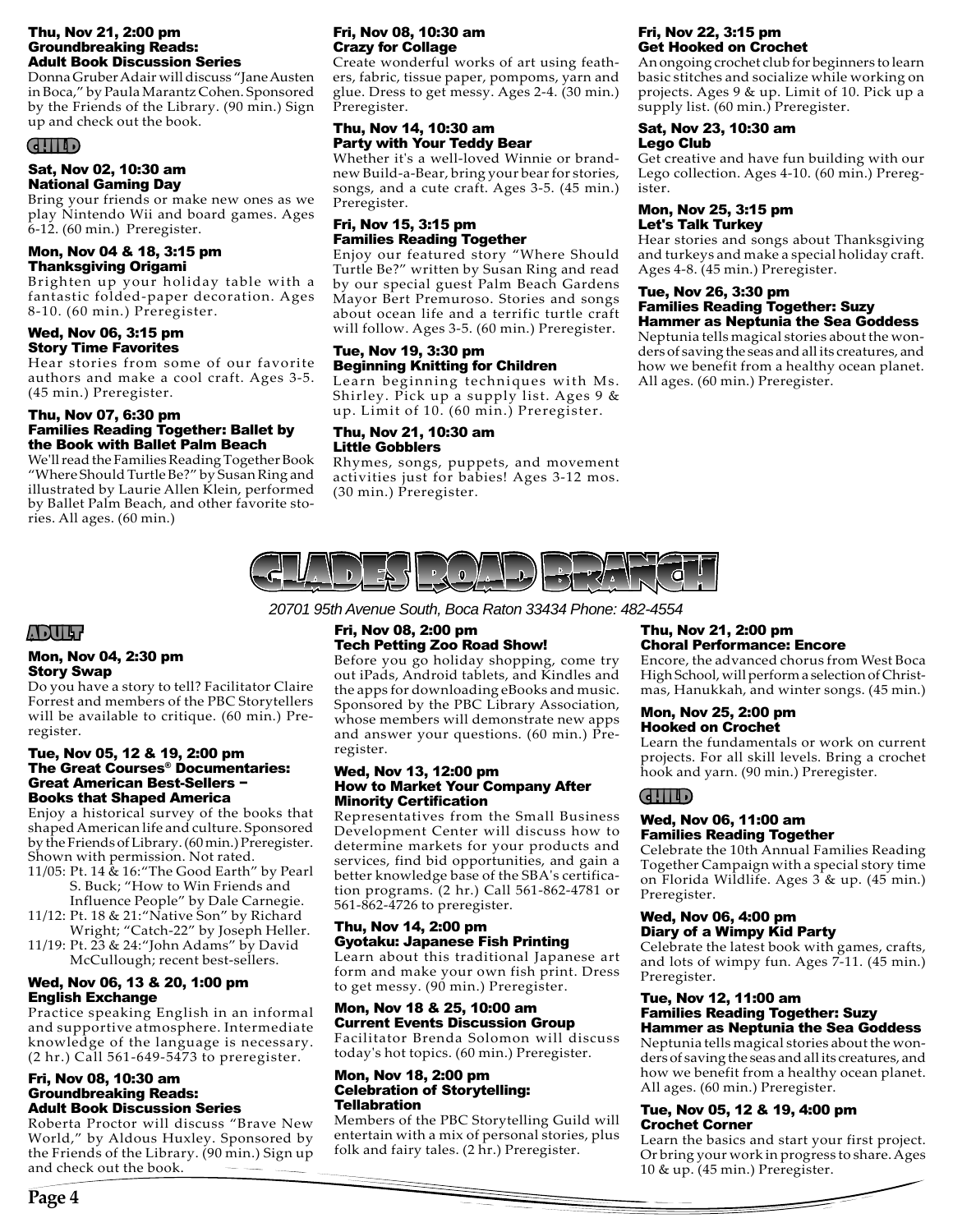#### Wed, Nov 13, 4:00 pm Show 'n' Share

Bring one of your favorite things to show and share. We'll take pictures and enjoy stories and crafts. Ages 5-8. (45 min.) Preregister.

#### Sat, Nov 16, 11:00 am Story Time for Children with Special Needs

Enjoy stories, songs, crafts, and movement activities specially designed for children with developmental disabilities. All ages. (45 min.) Preregister.

#### Wed, Nov 20, 11:00 am We Love our Pets!

Bring your stuffed animal for show and tell and enjoy stories, songs, a craft, and a film about our best friends. Ages 2-5. (45 min.) Preregister.

#### Wed, Nov 20, 4:00 pm Crafternoon

We'll make several different fall-themed crafts. Ages 5-9. (45 min.) Preregister.

#### Sat, Nov 23, 3:00 pm Movie Matinee

"Monsters University." ©Walt Disney Pictures. (104 min.) G

#### Tue, Nov 26, 6:30 pm Thanksgiving Stories & Crafts

Enjoy stories, songs, crafts, and a short film to celebrate the holiday. All ages. (45 min.) Preregister.

# TEEN

#### Wed, Nov 06, 13 & 20, 5:00 pm Be a Reading Buddy

Help children in grades K-5 with reading skills and earn volunteer service hours for school. A complete application packet and one-hour training session are mandatory. Grades 6 & up. (45 min.) Preregister.

#### Tue, Nov 12, 6:00 pm National Cake Day

Celebrate by decorating your very own cake! Supplies provided. Grades 6 & up. (60 min.) Preregister.

#### Tue, Nov 19, 6:00 pm "Catching Fire:" The Heat Is On

In preparation for the release of "Catching Fire," we'll gather for a pre-games party with activities related to the Hunger Games world. Grades 6 & up. (60 min.) Preregister.



# ADULT

#### Mon, Nov 04, 6:00 pm Credit Scores: Why Am I a 678?

Sandra Enrique, from CredAbility, will discuss the importance of good credit management, how to improve your score, and dispute inaccuracies. (90 min.) Preregister.

#### Tue, Nov 05, 12 & 19, 1:00 pm English Exchange

Practice speaking English in an informal and supportive atmosphere. Intermediate knowledge of the language is necessary. (2 hr.) Call 561-649-5473 to preregister.

#### Wed, Nov 13, 2:30 pm Meet the Author: Donna Gruber Adair

In "An American Odyssey," this author crafts a riveting tale of her family's pioneer travels through the early American frontier. Hear the story and see photographs and replicas. A book signing will follow. (90 min.) Preregister.

#### Thu, Nov 14 & 21, 1:30 pm Book & Film Discussion: Dances with Wolves

In recognition of Native American Heritage Month, join us for a lively discussion of Michael Blake's sweeping novel. Return on 11/21 to see the film followed by a brief discussion. ©MGM. (181 min.) Preregister. PG-13

#### Fri, Nov 15, 2:00 pm Movie Matinee

"The Great Gatsby." ©Warner Bros. (142 min.) Preregister. PG-13

#### Sat, Nov 16, 23 & 30, 2:00 pm Downton Abbey: Season 3 Marathon

Looking to catch up on Season 3, or just to relive all the twists and turns before the fourth season begins in January? ©PBS. (120 min.) Preregister. Not rated. 11/16: Episodes 1 & 2. 11/23: Episodes 3 & 4.

11/30: Episodes 5 & 6.

*3750 Jog Road, Greenacres 33467 Phone: 641-9100*

#### Mon, Nov 18, 2:30 pm The Great Courses® Documentaries: A History of European Art

Join Professor William Kloss in this DVD lecture series as we turn our attention to German masters of the late 15th and early 16th centuries. Sponsored by the Friends of the Library. (60 min.) Preregister. Shown with permission. Not rated.

Lecture 23: Albrecht Durer and German Renaissance Art.

Lecture 24: Riemenschneider and Grunewald.

#### Mon, Nov 18, 6:30 pm The Foreclosure Process

A member of the PBC Legal Aid Society will discuss the foreclosure process and what legal assistance they can provide. (60 min.) Preregister.

#### Tue, Nov 19, 6:30 pm Groundbreaking Reads: Adult Book Discussion Series

Sara Harris will discuss "Angle of Repose," by Wallace Stegner. Sponsored by the Friends of the Library. (90 min.) Sign up and check out the book.

#### Mon, Nov 25, 6:30 pm Health Care Exchanges through the Affordable Care Act

Marcia Lamel, from the PBC League of Women Voters, will discuss the ACA, including information about the online exchanges in Florida. (60-90 min.) Preregister.

#### CHILD

#### Tue, Nov 05, 6:30 pm Martes, 5 de noviembre, 6:30 pm Families Reading Together: Bilingual Story Time Las Familias bilingues leer juntos historia tiempo

Enjoy bilingual stories, sing songs, and get a little crafty. All ages. (45 min.) Preregister. Disfrute de cuentos bilingües, cantar canciones, y hacer un poquito de artesania. Todas las edades. (45 min.) Se requiere registrarse.

#### Fri, Nov 08, 11:00 am Families Reading Together: Suzy Hammer as Neptunia the Sea Goddess

Neptunia tells magical stories about the wonders of saving the seas and all its creatures, and how we benefit from a healthy ocean planet. All ages. (60 min.) Preregister.

#### Sat, Nov 09, 3:00 pm Fall Family Festival

Enjoy family time with games, crafts, and books to celebrate the season. Apple Cider and snacks served. All ages. (60 min.) Preregister.

#### Fri, Nov 15, 11:00 am Turkey Trot

We'll wiggle, trot, and do a yoga stretch or two and improve motor skills, rhythm, and coordination using beanbags, balls, instruments, and more. Ages 2-4. (45 min.) Preregister.

#### Sat, Nov 16, 10:30 am Morning Movie

"Super Buddies." ©Walt Disney Pictures. (81 min.) Preregister. G

#### Wed, Nov 20, 4:00 pm Thanksgiving on ... Wednesday

Jack and Annie are transported back to 1621 the first Thanksgiving! Listen to a chapter from the book "Thanksgiving on Thursday," by Mary Pope Osborne, play games, and enjoy seasonal snacks. Ages 6-9. (60 min.) Preregister.

#### Thu, Nov 21, 11:00 am Thanksgiving Story Time

Enjoy stories and make a craft to decorate for turkey day. Ages 3 & up. (45 min.) Preregister.

# TEEN

#### Sat, Nov 23, 10:30 am Teen Gaming & Crafts

Grab your friends for a morning of Wii games, board games, and a holiday craft. Caramel apple snacks provided. Ages 10-17. (90 min.) Preregister.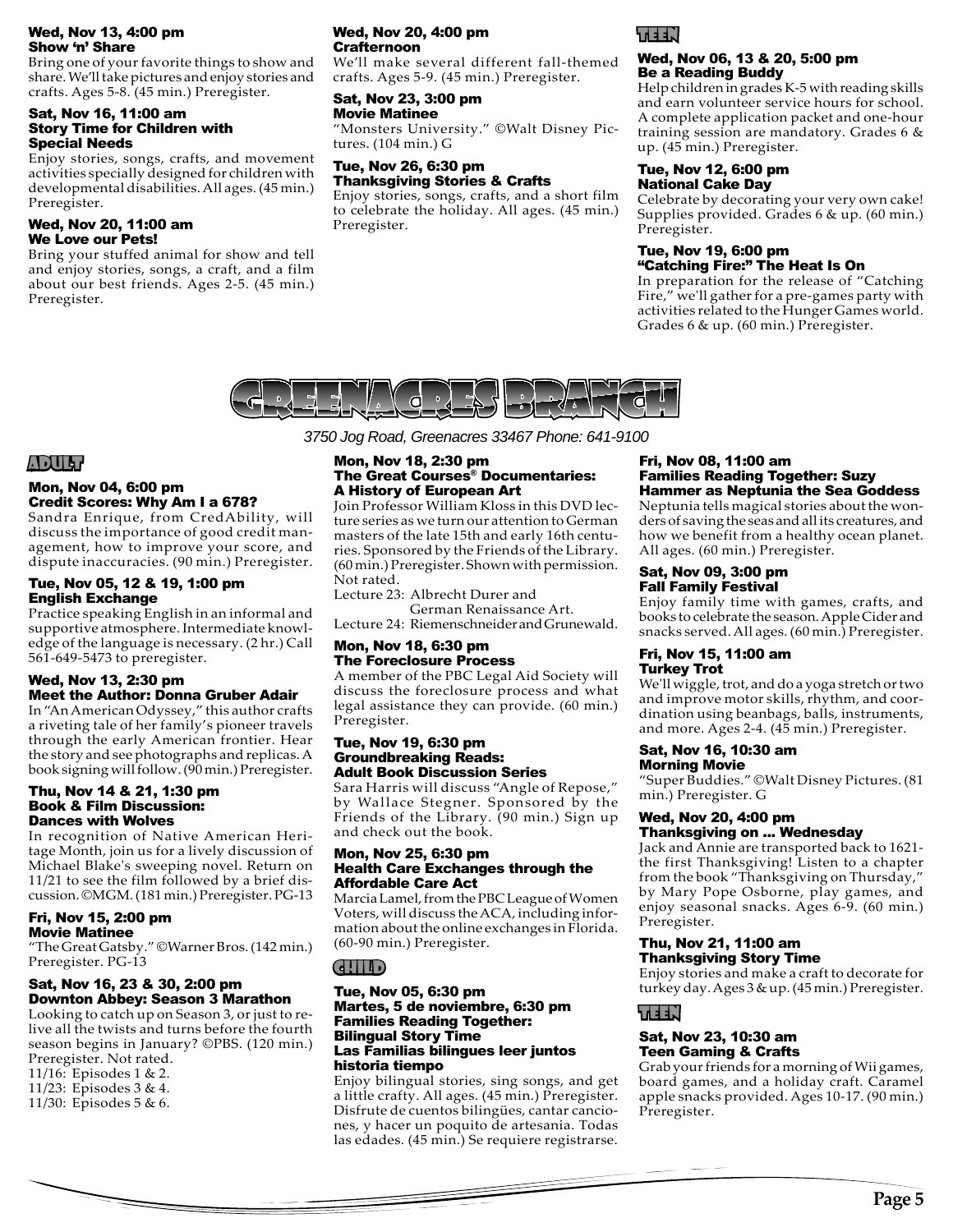

*14350 Hagen Ranch Road, Delray Beach 33446 Phone: 894-7500* 

# ADULT

#### Fri, Nov 01, 2:00 pm Groundbreaking Reads: Adult Book Discussion Series

Roberta Proctor will discuss "A Moveable Feast," by Ernest Hemingway. Sponsored by the Friends of the Library. (90 min.) Sign up and check out the book.

#### Mon, Nov 04, 4:00 pm Storytelling: I'll Tell You Mine, If You'll Tell Me Yours ...

Get together with storyteller Glad McLeod and let's have fun sharing our stories. (60 min.)

#### Tuesdays, 2:00 pm Poetry Workshop

Award-winning poet Stacie M. Kiner critiques and discusses some of the world's finest contemporary and classic poetry. (75 min.)

#### Tuesdays, 3:30 pm Spanish in Practice: Intermediate

Practice speaking Spanish in conversations about food, travel, news, and more. An intermediate knowledge of the language is required. (90 min.) Preregister.

#### Tue, Nov 05, 6:00 pm Spanish Language Film

"Volver." ©Sony Pictures Classics. (121 min.) R

#### Tue, Nov 05, 7:00 pm Blood Pressure Screening & AED Training

PBC Fire Rescue paramedics and EMTs will provide free blood pressure checks and fiveminute demonstrations on how to use an automated external defibrillator. (60 min.)

#### Wednesdays, 10:30 am Knit & Crochet with Project Linus

Knit and crochet with expert "blanketeers." The crafts you make go to children in need. Bring your favorite pattern and needles, bright yarn, and a giving spirit. (90 min.)

#### Wed, Nov 06 & 20, 1:30 pm Chess Club for Adults

Practice your strategy skills with other players. Basic game knowledge required. (90 min.) Preregister.

#### Thu, Nov 07 & 21, 3:00 pm Mindfulness Meditation

Jim Bandler will teach us how to practice increasing awareness through meditation and thought processes, to live in the present moment. (60 min.)

#### Sun, Nov 10, 2:00 pm Ballad of America with Meritt & Moreau

In honor of Veterans Day, Don Meritt and Annette Moreau will perform some of the greatest patriotic songs ever written. Sponsored by the Friends of the Library.  $(60 \text{ min.})$ Tickets available starting Nov 04.

#### Tue, Nov 12, 6:00 pm Wonders of the Night Sky: Telescope Viewing Session

Join the Astronomical Society of the Palm Beaches and learn about the constellations as you stargaze from sunset to 8:30 pm outside, if skies are clear.

#### Wed, Nov 13, 2:00 pm Writers' Workshop

Bring your ideas, questions, and written work and be ready to offer and accept constructive criticism and comments in a relaxed and supportive atmosphere, led by Mary Blomgren, Ph.D. Limit of 10. (90 min.) Preregister.

#### Wed, Nov 13, 2:00 pm Meet the Author: Ben Frank

This author and journalist explores a fictionalized account of Jewish experience during the Russian Civil War in his new book "Klara's Journey, A Novel." Tickets available starting Nov 04. (60 min.)

#### Thu, Nov 14, 2:00 pm Florida Seminoles

Vandall Samuels will discuss the rich culture and history of the Seminole Tribe in Florida. Presented by the Ah-Tah-Thi-Ki museum. (45 min.) Preregister.

#### Mon, Nov 18, 2:00 pm Nothing Disappears: Living Memories Art Project

Bring in a meaningful photo and see how old headlines can spark memories by designing your own memory board (materials provided). Limit of 10. (90 min.) Preregister.

#### Mon, Nov 18, 2:00 pm Medical Mondays: Shoulder Surgery

Dr. Pedro Piza, from Delray Medical Center, will discuss shoulder surgery and answer questions. (60 min.) Preregister.

#### Mon, Nov 25, 2:00 pm Book/Film Discussion: Night of the Iguana

Join Stacie Kiner for Part III of a Tennessee Williams Festival with a book/film discussion of his classic story. (3 hr.) ©Warner Bros. (125 min.) Not rated.

# CHILD

#### Sat, Nov 02, 10:00 am Happy Birthday, Nancy Tafuri

This author wrote over 45 books for children. Celebrate her birthday with stories, songs, and a craft. Ages 3-5. (45 min.) Preregister.

#### Mon, Nov 04, 11:00 am Mummies, Pyramids & Sphinxes, Oh My!

It's King Tut Day! Celebrate with Egyptiancentered stories, songs, and a craft. Ages 3-5. (45 min.) Preregister.

#### Mon, Nov 04, 4:00 pm Crafty Kids Special: King Tut

King Tut's tomb was discovered on this day in 1922. Let's make our own little replica of the boy king with paper and gold paint. Ages 8 & up. (45 min.) Preregister.

#### Wed, Nov 06, 11:00 am Crazy Sock Story Time

Wear your favorite, fun socks for a sockhopping good time with stories, songs, and a craft. Ages 3-5. (45 min.) Preregister.

#### Sat, Nov 09, 10:00 am Families Reading Together: Suzy Hammer as Neptunia the Sea Goddess

Neptunia tells magical stories about the wonders of saving the seas and all its creatures, and how we benefit from a healthy ocean planet. All ages. (60 min.) Preregister.

#### Sat, Nov 09, 2:00 pm Diary of a Wimpy Kid Bash!

Let's celebrate "Hard Luck," the newest book in the Diary of Wimpy Kid series, with games, prizes, and snacks. Grades 3-4. (90 min.) Preregister.

#### Tue, Nov 12, 10:00 am Lapsit Special: Babies, Bubbles & Balloons

We'll share new rhymes, along with old favorites, and mix in some music for an early holiday party! Ages 4-12 mos. (30 min.) Preregister.

#### Miércoles, 13 de noviembre, 4:00 pm Families Reading Together: ¡Puedes Contar Conmigo! (Families Reading Together: You Can Count on Me!)

Aprenderemos a contar en Español con historias, musica, y un arte. Edades 4-7. (45 min.) Se requiere registrarse. We'll learn to count in Spanish with stories, music, and a craft. Ages 4-7. (45 min.) Preregister.

#### Sat, Nov 16, 11:00 am Have a Party with Your Bear Day!

We invite your teddy bears to have a "beary" good time with stories, songs, and a craft. Ages 3-5. (45 min.) Preregister.

#### Mon, Nov 18, 11:00 am Families Reading Together Special Story Time: Ocean Magic

We'll read sandy stories, listen to the Wiggles, play a game, and make a magical, oceanthemed craft. Ages 3-5. (45 min.) Preregister.

#### Tue, Nov 19, 10:00 am A Gobblin' Good Time

We'll sing, play, and "talk turkey" about one of our favorite holidays. Make a cornucopia craft. Ages 3-6. (45 min.) Preregister.

#### Tue, Nov 26, 11:00 am Wee Folks Special: Thanksgiving Fun

Little folks will have festive fun with music, a game or two, and a simple holiday craft. Ages 1-2. (30 min.) Preregister.

# Wed, Nov 27, 10:00 am

Turkey Tales

Gobble up silly turkey stories and make a special craft for Thaksgiving. Ages 5-9. (45 min.) Preregister.

# TEEN

#### Tue, Nov 05, 6:30 pm Frosted Notes

Bring the current book, graphic novel, or Manga you're reading and share it while snacking on ice cream (provided). Grades 6-12. Limit of 10. (90 min.) Preregister.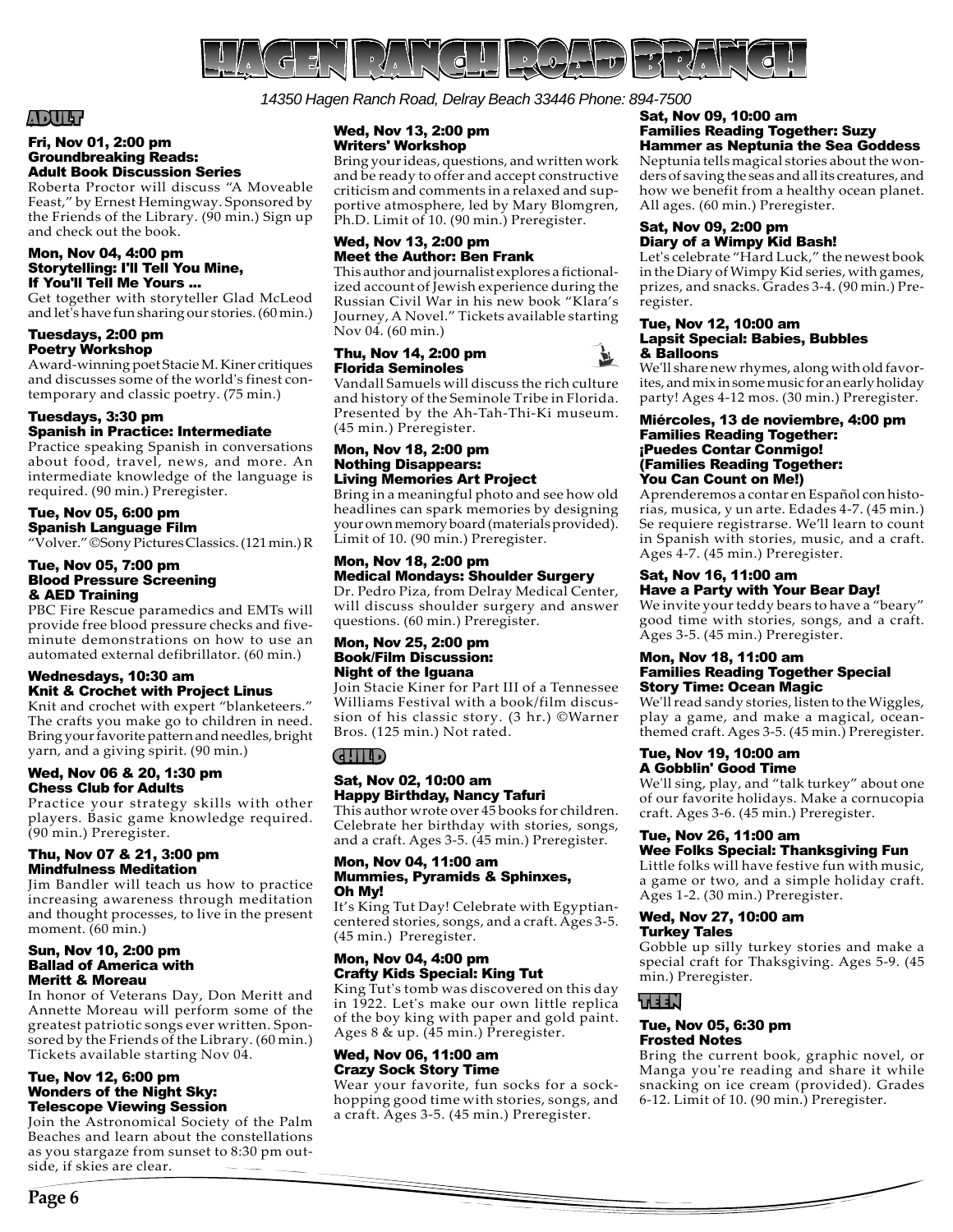#### Tue, Nov 12, 6:30 pm Creepy Green Craft: Luminaries

Make your own decorative, winter-inspired luminary (supplies provided). Grades 6-12. Limit of 15. (90 min.) Preregister.

#### Sat, Nov 23, 2:00 pm Roses Are Red, Violets Are Blue, Come Make Some Flowers to Decorate Your Room

Construct big, beautiful flowers out of tissue paper. Grades 6-12. (60 min.) Preregister.

# Tue, Nov 26, 6:30 pm Gaming Night!

Enjoy board and Wii games and friendly competition. Tasty snacks provided. Grades 6-12. (90 min.) Preregister.



*705 Military Trail, Jupiter 33458 Phone: 744-2301*

This branch is closed for renovations. Please visit the Gardens Branch or Tequesta Branch while this branch is closed (reopening Dec 2013).



*4020 Lantana Road, Lake Worth 33462 Phone: 304-4500*

#### Wed, Nov 20, 2:00 pm Based on the Book

"The Great Gatsby." Join us for a book/film discussion of F. Scott Fitzgerald's classic. (142 min.) Sign up and check out the book. ©Warner Bros. Preregister. PG-13

 $(d|| ||$ 

#### Thu, Nov 07, 11:00 am Dragons!

Listen to tales about dragons and we'll make one giant one together. All ages. (60 min.) Preregister.

#### Fri, Nov 08, 3:30 pm Families Reading Together: Suzy Hammer as Neptunia the Sea Goddess

Neptunia tells magical stories about the wonders of saving the seas and all its creatures, and how we benefit from a healthy ocean planet. All ages. (60 min.) Preregister.

#### Tue, Nov 12, 3:30 pm Chess Club

Come learn how to play this fascinating game. Ages 8-12. (60 min.) Preregister.

#### Wed, Nov 20, 3:30 pm What Flies?

We'll read fun stories about things that fly and you'll make your own flying craft. Ages 4-7. (60 min.) Preregister.

#### Thu, Nov 21, 11:00 am Unicorns!

Join us as we fly through the magical land where unicorns live. All ages. (60 min.) Preregister.

#### Sat, Nov 23, 2:00 pm Lauantai, 23 pv marraskuuta, klo: 2:00 Story Time in Finnish Satutuokio Suomeksi

Bring your children to play, sing, and listen to stories in Finnish. Ages 3-9. (60 min.) Meet in the Story Time Room. Preregister. Tuo lapset leikkimään, lukemaan ja kuuntelemaan satuja Suomeksi! 3-9 vuotiaille. Kokoonnumme lasten satutuokio huoneessa. Laita nimi listaan soittamalla.

#### Wed, Nov 27, 2:00 pm It's Native American Month!

Celebrate the first Americans through stories, games, and music, and create a woven basket. Ages 7-10. (90 min.) Preregister.

TEEN

#### Sat, Nov 02, 3:00 pm 1,000 Blank White Cards: Manga Style!

Learn the game where you create your own cards and make your own rules, but this time with a Manga twist! Ages 11-17. (60 min.) Preregister.

#### Sat, Nov 09, 16 & 23, 10:30 am Be a Reading Buddy

Help children in grades K-5 with reading skills and earn volunteer hours for school. A completed application packet and one-hour training session are mandatory. Grades 6 & up. (60 min.) Preregister.

#### Sat, Nov 16, 2:00 pm Manga/Anime Club

Do you love to read Japanese Manga, watch Anime series, and meet other teens that love the same thing? Join our monthly Manga and Anime Club. Ages 12-17. (2 hr.) Preregister.

#### Sun, Nov 17, 3:00 pm "Catching Fire" Survival Skills **Competition**

Let's celebrate the release of "Catching Fire" by competing in archery and other activities against rival tributes. You may win a prize, and we'll make a cool craft. Ages 12-17. (90 min.) Preregister.

**All Palm Beach County Library** System locations will be closed Monday, November 11, for Veterans Day, and **Thursday, November 28** & Friday, November 29, for Thanksgiving.



# ADULT

#### Wed, Nov 06, 13 & 20, 6:30 pm English Exchange

Practice speaking English in an informal and supportive atmosphere. Intermediate knowledge of the language is necessary. (2 hr.) Call 561-649-5473 to preregister.

#### Thu, Nov 07, 2:00 pm Health Care Exchanges through the Affordable Care Act

Karen Wilkerson, from the PBC League of Women Voters, will discuss the ACA, including information about the online exchanges in Florida. (60 min.) Preregister.

#### Sat, Nov 09, 2:00 pm Move Your Résumé to the Top of the Pile

Jason Davis, from PBC employee training, will teach industry-best practices for creating your résumé. (2 hr.) Preregister.

# Tue, Nov 12 & 26, 2:00 pm eBook: One-on-one Assistance

Call for an appointment with a librarian and learn how to borrow the library's eBooks. Bring your compatible eReader, laptop, tablet, or mobile device. (30 min.) Preregister.

#### Wed, Nov 13, 2:00 pm Groundbreaking Reads: Adult Book Discussion Series

Nora Natke will discuss "The Chosen," by Chaim Potok. Sponsored by the Friends of the Library. (90 min.) Sign up and check out the book.

#### Jueves, 14 de noviembre, 6:30 pm Thu, Nov 14, 6:30 pm 1-2-3 Salsa!

¡Ven y disfruta de este baile latino! Aprenderás pasos básicos de Salsa gozando de este ritmo tropical. (90 min.) Se requiere registrarse. You'll be delighted to learn basic steps while you enjoy this tropical rhythm. (90 min.) Preregister.

#### Tue, Nov 19, 2:00 pm Hearing Loss

Oscar Segal, from the South Palm Beach Chapter of the Hearing Loss Association of America, will discuss how a hearing-impaired person can survive in a hearing world. (60 min.) Preregister.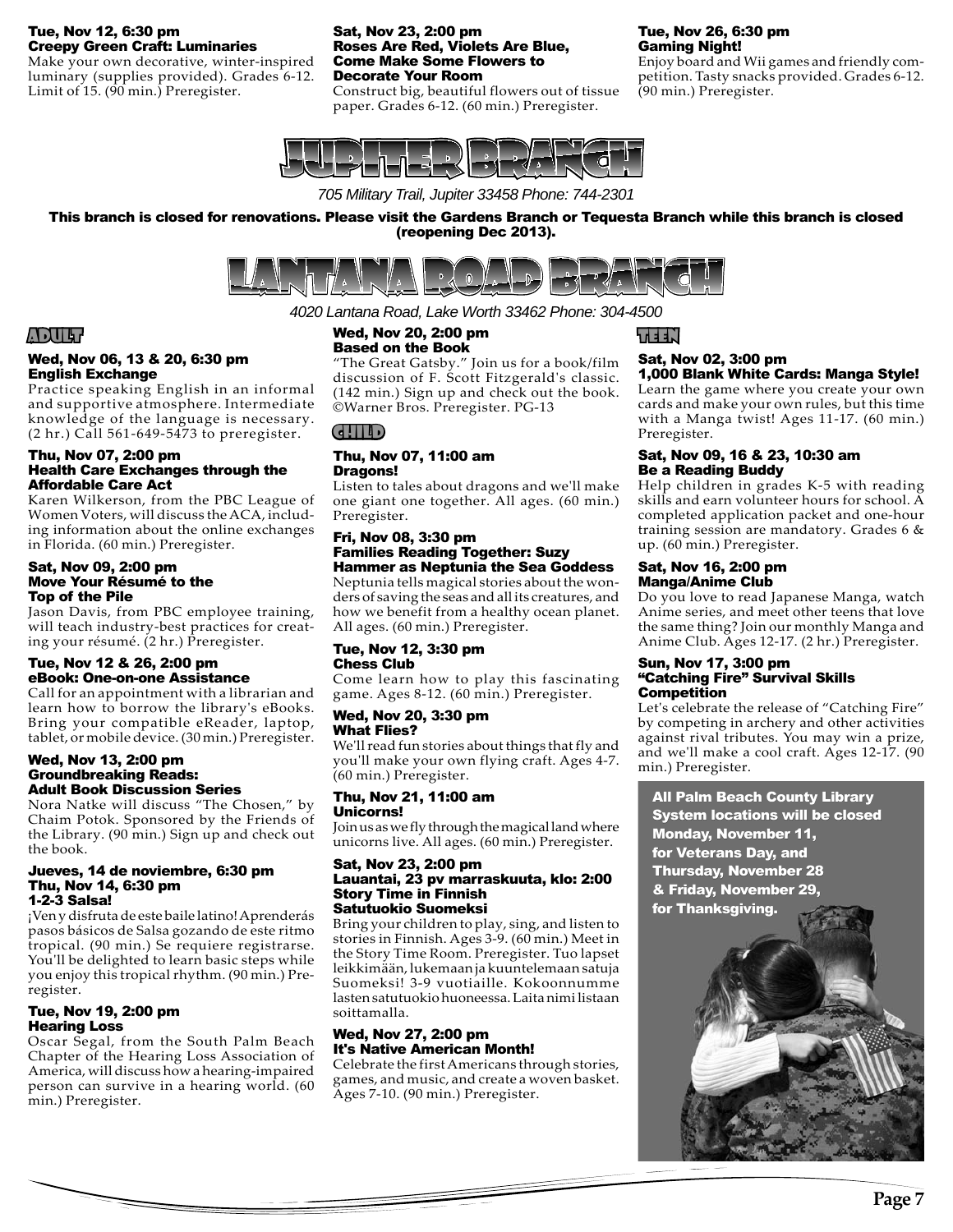

*525 Bacom Point Road, Pahokee 33476 Phone: 924-5928*

#### CHILD

#### Tue, Nov 05, 19 & 26, 10:00 am Thu, Nov 07, 14 & 21, 10:00 & 11:00 am Story Times

Themed stories and creative activities for children. Ages 3-5. (45 min.) Preregister. 11/05 & 11/07: Celebrate Peace! 11/14: Celebrate Families Reading Together! 11/19 & 11/21: Celebrate Florida Wildlife! 11/26: Celebrate Thanksgiving!

#### Tue, Nov 05, 19 & 26, 4:00 pm Reading Buddies

Children in grades K-5 read once-a-week with a teen Reading Buddy. Pick up an application. Grades K-5. (45 min.) Preregister.

#### Wed, Nov 13, 5:00 pm Come Sail Away With Me!

Families will create seascapes, using various art materials, to celebrate the theme of our Families Reading Together program! With permission, participants' artwork will be displayed at the Families Reading Together Reception on Nov 20. All ages. (90 min.) Preregister.

#### Wed, Nov 20, 5:00 pm Families Reading Together Reception

Children and families are invited to a pre-party in anticipation of the Families Reading Together program with Neptunia the Sea Goddess (aka Suzy Hammer). Artwork created by community children will be on display. Refreshments served. All ages. Sponsored by the Friends of the Library. (60 min.) Preregister.

Families Reading Together: Suzy Hammer as Neptunia the Sea Goddess Neptunia tells magical stories about the won-

ders of saving the seas and all its creatures, and how we benefit from a healthy ocean planet. All ages. (60 min.) Preregister.

# TEEN

#### Wed, Nov 06, 4:30 pm Viva Florida 500 Prep Party

Wed, Nov 20, 6:00 pm

Be a part of Florida (and Palm Beach County Library) History! Teen volunteers will put the final touches on the Viva Florida 500 float and costumes for the Viva Palm Beach County Celebration on Sat, Nov 16, at the Main Library. (2 hr.) Preregister.

*3650 Summit Boulevard, West Palm Beach 33406 Phone: 233-2600*

# Martes, 12 de noviembre, 6:30 pm Club de lectura en español

(Book discussion, program in Spanish) Venga para una conversación literaria e informal sobre la novela del escritor colombiano, Juan Gabriel Vásquez, "El Ruido de las Cosas al Caer." (60 min.)

#### Wed, Nov 13, 2:30 pm Groundbreaking Reads: Adult Book Discussion Series

Dr. Carole Policy will discuss "Life of Pi," by Yann Martel. Sponsored by the Friends of the Library. (90 min.) Sign up and check out the book.

#### Thu, Nov 14, 2:00 pm How to Be Certified as a Disadvantaged, Minority or Woman-owned Business

Jackie Rule, from the Small Business Development Center, will demonstrate how to register as a provider of goods or services and to discuss options to become a certified supplier within county, state and federal levels. (2 hr.) Call 561-862-4726 to preregister.

#### Fri, Nov 15, 2:00 pm Movies at Main

"The Great Gatsby." ©Warner Bros. (143 min.) PG-13

#### Mon, Nov 18, 2:00 pm It's American Diabetes Month!

Find out about early screening and management and get your questions answered by Eugenia Millender, of FAU's Diabetes Education and Research Center. (60 min.) Preregister.

# Tue, Nov 19, 2:00 pm Friends of the Library: Annual Meeting

Join us for a short business meeting and election of officers followed by a talk by a special guest speaker. (2 hr.)

#### Wed, Nov 20, 2:00 pm Living with Alzheimer's Disease

Jamie Brodarick, Program Services Manager from the Alzheimer's Association's Southeast Chapter, will discuss learning how to live well with the disease. (90 min.) Preregister.

#### Thu, Nov 21, 7:00 pm Precolumbian Palm Beachers

Local archaeologist and PBC Archaeological Society founder, Dorothy Block, will discuss prehistoric archaeological sites and ancient aboriginal cemeteries on Palm Beach Island and recount the history of archaeological research on the island from the 1930s to the present. (75 min.) Preregister.

# CHILD

#### Fri, Nov 01, 08, 15 & 22, 4:00 pm Lego Club

Don't miss the weekly educational fun at our new club! Members will receive special giveaways, while supplies last. Ages 1-9. (45 min.) Preregister.

#### Sat, Nov 02, 11:00 am National Book Lovers Day!

Celebrate with popular pictures books, music, and crafts to mark this special occasion. Ages 3-6. (45 min.) Preregister.

#### Mon, Nov 04, 3:30 pm Wimpy Kid Mania

Let's celebrate the release of the newest book in the Diary of a Wimpy Kid series with special games, funny scenes from Diary of a Wimpy Kid movies, and by creating a special craft to honor Greg, Roderick, and company. Get a truly unique Wimpy Kid giveaway! Ages 4-12. (45 min.) Preregister.

#### Wed, Nov 06, 11:00 am Spectacular Arts & Crafts

Use craft books to inspire you and experience the joy of creating something all your own. Ages 2-6. (45 min.) Preregister.

#### Thu, Nov 07, 4:00 pm Families Reading Together: Ballet by the Book with Ballet Palm Beach

We'll read the Families Reading Together Book "Where Should Turtle Be?" by Susan Ring and illustrated by Laurie Allen Klein, performed by Ballet Palm Beach, and other favorite stories. All ages. (60 min.) Preregister.

# ADULT

#### Tue, Nov 05, 12 & 19, 6:30 pm English Exchange

Practice speaking English in an informal and supportive atmosphere. Intermediate knowledge of the language is necessary. (2 hr.) Call 561-649-5473 to preregister.

#### Wed, Nov 06, 2:30 pm ReferenceUSA! What Is It & How Will It Help Me?

Our Business Librarian will show you how this database, with information on over 20 million public and private businesses, can help you in job searching, marketing, fundraising, and more. (60 min.) Preregister.

#### Thu, Nov 07, 14 & 21, 2:00 pm Speak with a Specialist

Do you need help with research or technology? We have specialists in the areas of Business Information, Consumer Health Information, and Government Research, plus staff that can answer computer and mobile device questions. Make an appointment so we can match you with the appropriate specialist. Preregister.

#### Sábado, 09 de noviembre, 1:30 pm Sat, Nov 09, 1:30 pm Festival de Poesía Poetry Festival (Bilingual)

Atención poetas, escritores, declamadores, fotógrafos y amantes de los artes! Cultiven y promuevan sus talentos en el 7mo Festival de Poesía. Las condiciones para participar e inscripción están disponibles en el Mostrador de Información y en el sitio de web de El Alma Hispana (http://www.elalmahispana. org). Edades 8 o más. (3 hr.) Se requiere registrarse. Attention poets, writers, orators, photographers, and lovers of the arts! Cultivate and promote your talents in this 7th Festival of Poetry. Ages 8 & up. (3 hr.) Conditions for participation and preregistration are available at the Information Desk and by visiting El Alma Hispana on the Web (http://www. elalmahispana.org).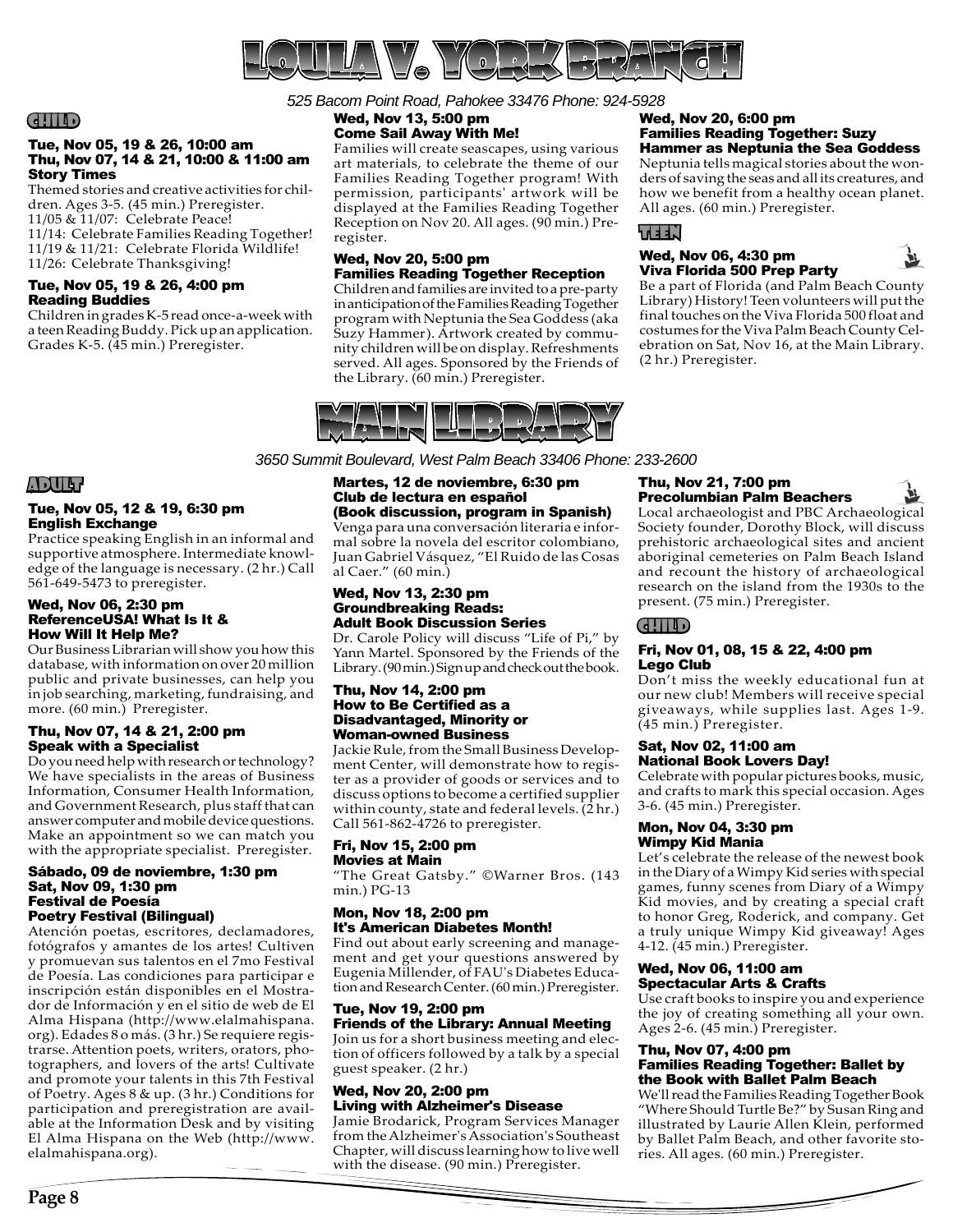#### Thu, Nov 14, 10:00 am **Terrific Toddlers**

A story time just for toddlers, full of books, music, and a terrific craft! Ages 1-4. (45 min.) Preregister.

#### Sat, Nov 16, 11:30 am Viva PBC: Balloon Masterz Zany Balloon Show

Enjoy balloon twisting taken to wild new extremes with comedy, audience participation, and magic. All ages. (45 min.) Preregister.

#### Thu, Nov 21, 4:30 pm Families Reading Together: Suzy Hammer as Neptunia the Sea Goddess

Neptunia tells magical stories about the wonders of saving the seas and all its creatures, and how we benefit from a healthy ocean planet. All ages. (60 min.) Preregister.

#### Sat, Nov 23, 2:00 pm Family Movie Day

"Diary of a Wimpy Kid: Dog Days." ©Fox. (94 min.) PG

# Mon, Nov 25, 6:00 pm Families Reading Together

We'll celebrate families by reading books and creating something fun based on the theme "Ocean Life & Sea Creatures." All ages. (45 min.) Preregister.

#### Wed, Nov 27, 3:30 pm Thanksgiving Celebration

Start the holiday off right with great stories, music, games, and crafts. Ages 5-11. (45 min.) Preregister.



#### Tue, Nov 05, 5:00 pm T.A.B.: Teen Advisory Board

Join our monthly T.A.B. to chat about your ideas for the library, eat snacks, and play games. Bring a friend and get a special treat! Ages 11-17. (45 min.) Preregister.

# Tue, Nov 19, 5:00 pm

Movie for Teens "The Hunger Games." ©Lions Gate Films, Inc. (142 min.) Preregister. PG-13

#### Tue, Nov 26, 5:00 pm Teen Crafts

An exciting craft is waiting for teens ... don't miss out! Ages 12-17. (45 min.) Preregister.



*5689 Okeechobee Boulevard, West Palm Beach 33417 Phone: 233-1880*

# ADULT

#### Mon, Nov 04 & 18, 6:00 pm English Exchange

Practice speaking English in an informal and supportive atmosphere. Intermediate knowledge of the language is necessary. (2 hr.) Call 561-649-5473 to preregister.

#### Tue, Nov 12, 3:30 pm The League of Women Voters & the Patient Protection & Affordable Care Act

The League of Women Voters presentation covers the ACA and you. (60 min.) Preregister.

#### Wed, Nov 13, 4:00 pm Magic World of India

Enjoy India's astounding diversity of religion, languages, tourism, unique cultures, and food. Preregister.

#### Thu, Nov 14, 10:30 am Getting Started: Your Family History Awaits

Learn how to build on what you already know about your family to guide your way. Hint: You might know more than you think you know! (60 min.) Preregister.

#### Tue, Nov 19, 3:30 pm Ron Wiggins' Florida Authentica

Meet and talk with Ron Wiggins, a feature and travel columnist for The Palm Beach Post, and author of "Florida Authenica." (60 min.) Preregister.

#### Wed, Nov 20, 2:30 pm Groundbreaking Reads: Adult Book Discussion Series

Dr. Carole Policy will discuss "Ahab's Wife," by Sena J. Naslund. Sponsored by the Friends of the Library. (90 min.) Sign up and check out the book.

# CHILD

#### Sat, Nov 02, 10:00 am Bookmark Make 'n' Take

Design and craft a bookmark to take home and one for the bookmark contest. Materials provided. Ages 5-12. (60 min.) Preregister.

#### Tue, Nov 05, 11:00 am & 6:00 pm Families Reading Together Story Times

Join the fun with a plethora of pond plots, stories, music, and a craft. Ages 2 & up. (45 min.) Preregister.

#### Thu, Nov 21, 10:30 am Families Reading Together: Suzy Hammer as Neptunia the Sea Goddess

Neptunia tells magical stories about the wonders of saving the seas and all its creatures, and how we benefit from a healthy ocean planet. All ages. (60 min.) Preregister.

#### Sat, Nov 23, 2:30 pm Story Time: Lego Style

Build a Lego masterpiece to illustrate our featured book. Ages 6-10. (45 min.) Preregister.

#### Mon, Nov 25, 11:00 am Thanksgiving Fun

Stories, songs, activities, and a holiday craft. Ages 3-8. (45 min.) Preregister.

# **Learn a new language online!**

- **tOver 80 Languages.**
- **tWeb-based Flash Card System. or office computer.**
- **tPersonal Progress Tracking.**
- **tPronunciation Analysis** .
- **tRemote access from your home.**
- **tLanguage & Cultural Resources. tPlus Much More!**

**Byki Online: Library Edition can be run on PC or Mac! Use Transparent Language Online from any computer.**

# **www.pbclibrary.org/online-research**

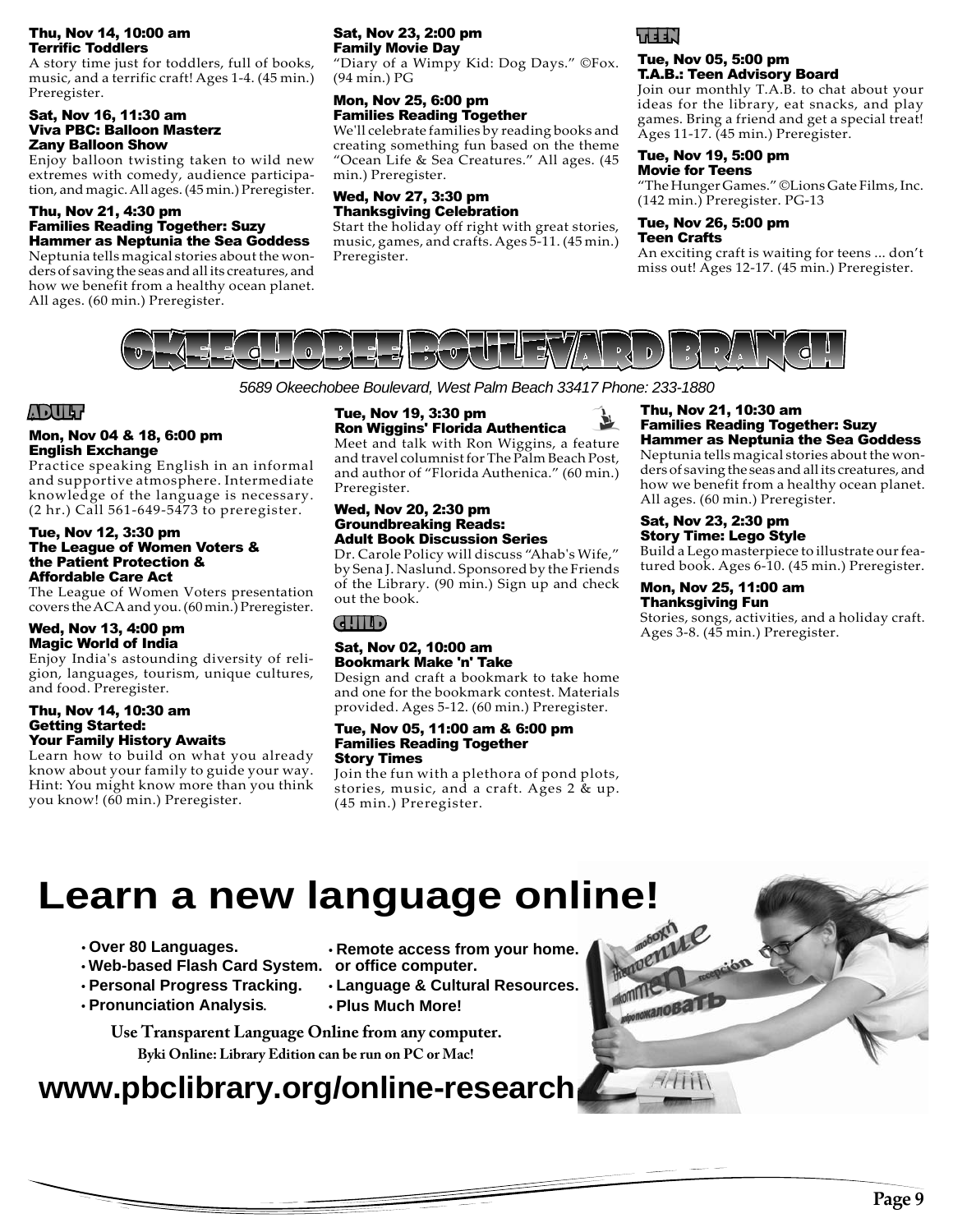

# ADULT

#### Mon, Nov 04 & 25, 12:00 pm eBook Assistance: One-on-One

Call for an appointment and learn how to borrow the library's eBooks in a session with staff. Bring your compatible eReader and your account information. Various appointment days and times available.  $(30 \text{ min.})$  Preregister.

#### Wed, Nov 06 & 13, 2:30 pm Thu, Nov 07, 2:30 pm Asistencia Individualizada: Computadoras (Basic Computer Assistance One-on-One, in Spanish)

¿Desea aprender como utilizar el ratón y el teclado? ¿Crear una cuenta de correo electrónico? ¿Aprender a utilizar el internet? ¿Crear un documento en Microsoft Word? Llame y haga una cita con una bibliotecaria que le asistirá en español. (60 min.) Se require registrarse.

#### Tue, Nov 12, 2:00 pm Groundbreaking Reads: Adult Book Discussion Series

Barbara Harnick will discuss "The Boleyn Inheritance," by Philippa Gregory. Sponsored by the Friends of the Library. (90 min.) Sign up and check out the book.

#### Thu, Nov 14, 2:15 pm Learn About the New GED® (General Educational Development Test), English Courses for Speakers of Other Languages, & the Career Pathways Program

A new version of the GED® will be released on Jan 01, 2014. A representative from Adult and Community Education, of the School District of PBC, will discuss the registration process, cost, and study options offered. Preregister.

#### Sat, Nov 16, 2:00 pm Palm Beach County Folk Club Song Circle

Enjoy songs from a variety of genres. Preregister.

#### Wed, Nov 20, 2:15 pm Crafting by the Book: DIY Paper Gift Boxes

Add a special touch to birthday and holiday presents by creating your own gift boxes and bags. Materials provided. Preregister.

#### Thu, Nov 21, 2:15 pm Thursday Theater

"A Better Life." ©Summit Entertainment. (98 min.) Preregister. PG-13

#### CHILD

#### Fri, Nov 01, 3:30 pm **Crafternoon**

Just drop-in and make a small fun craft! Ages 2 & up. (60 min.)

#### Fri, Nov 08, 3:30 pm Are You Ready to Lego?

Come and join us to create the tallest tower of blocks you can! Ages 3-6. (45 min.)

*500 Civic Center Way, Royal Palm Beach 33411 Phone: 790-6030*

#### Tue, Nov 12, 4:00 pm Families Reading Together: Ballet by the Book with Ballet Palm Beach

We'll read the Families Reading Together Book "Where Should Turtle Be?" by Susan Ring and illustrated by Laurie Allen Klein, performed by Ballet Palm Beach, and other favorite stories. All ages. (60 min.) Preregister.

### Tue, Nov 12, 19 & 26, 6:30 pm By-Hook-or-By-Crook Crochet Club

Learn basic stitches and socialize while you work on projects. Ages 9 & up. (60 min.) Preregister.

#### Wed, Nov 13, 3:30 pm Fall Harvest Salt Painting

Paint your own seasonal masterpieces using salt, glue, food coloring, and water. Ages 5-9. (45 min.) Preregister.

#### Fri, Nov 15, 4:30 pm Families Reading Together: Suzy Hammer as Neptunia the Sea Goddess

Neptunia tells magical stories about the wonders of saving the seas and all its creatures, and how we benefit from a healthy ocean planet. All ages. (60 min.) Preregister.

#### Mon, Nov 18, 4:15 pm Geography: Technology Style!

Kelly Ratchinsky, from the South Florida GIS Forum and PBC Information Systems Services, will show us how to become more geographically aware using technology like GIS (geographic information systems) to help in your daily activities. Ages 9 & up. (45 min.) Preregister.

#### Wed, Nov 20, 3:30 pm Create Your Own Leaf Creatures

Use natural materials like leaves and sticks to create people, animals, or whatever your imagination conjures up. Ages 6-9. (45 min.) Preregister.

#### Thu, Nov 21, 3:30 pm Families Reading Together: Ponds, Ponds, Ponds!

Join us in reading this year's Families Reading Together title "Where Should Turtle Be," by author Susan Ring. We'll dive right into stories about ponds and the wildlife that lives in them, as well as make a special craft. All ages. (45 min.) Preregister.

#### Fri, Nov 22, 3:30 pm Lego Building Crew

Play with Legos and make your own creation! Bring a Lego creation of your own to show. Ages 7-11. (45 min.)

#### Mon, Nov 25, 4:30 pm Tape & Paint

Create a unique pattern with tape and then paint over it. Once it's dry, peel off the tape and reveal your design. Ages 9-14. (45 min.) Preregister.

# TEEN

#### Sat, Nov 09, 3:00 pm Anime Club

Watch Anime, eat Pocky, and check out our newest Manga titles. Snacks provided. Ages 12-17. (60 min.) Preregister.

#### Sat, Nov 23, 2:00 pm Teen Advisory Posse

Have an awesome idea for a teen program? Share it with our group! Snacks provided. Ages 12-17. (20 min.) Preregister.

#### Sat, Nov 23, 3:00 pm Teen Turkey Bowl

Challenge yourself and your friends by competing in wacky fall-themed games like "Sweep the Pumpkin" and "Stuff the Turkey." Ages 12-17. (60 min.) Preregister.

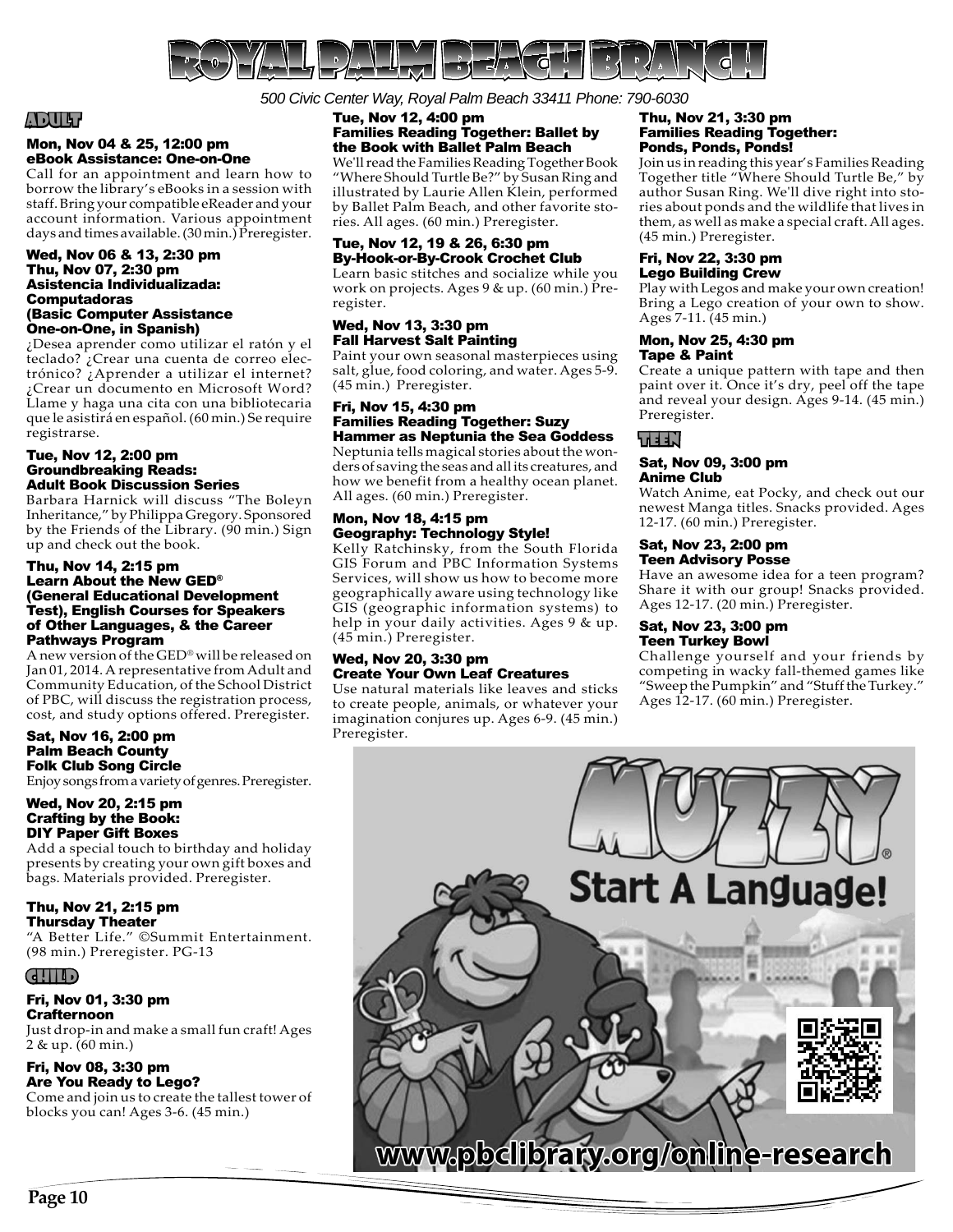

*461 Old Dixie Highway North, Tequesta 33469 Phone: 746-5970*

# ADULT

#### Thu, Nov 14, 2:00 pm Groundbreaking Reads: Adult Book Discussion Series

Dr. Sallie Brown will discuss "Delta Wedding," by Eudora Welty. Sponsored by the Friends of the Library. (90 min.) Sign up and check out the book.

#### Thu, Nov 21, 2:00 pm Health Care Exchanges through the Affordable Care Act

Mary Jane Range, from the PBC League of Women Voters, will discuss the ACA, including information about the online exchanges in Florida. (60 min.) Preregister.

#### CHILD

#### Martes, 12 de noviembre, 3:30 pm Celebrar las Familias Leyendo Juntos (Celebrate Families Reading Together)

Escucharemos acerca de las aventuras de la pequeña tortuga perdida y de otros animales quienes aman el océano.Tendremos música y una bella manualidad al final. Edades de 4 a 8 años. Se requiere registrarse.

# Thu, Nov 14, 11:00 am Animals Lost & Found

Celebrate Families Reading Together and help turtle and other animal friends find their way through the pages of some of our favorite books. Music and a craft will follow. Ages 3 & up. (45 min.) Preregister.

#### Tue, Nov 19, 3:30 pm Moss on a Sloth

Celebrate National Sloth Day with stories, games, fun facts, and a sloth craft. Ages 4-6. (45 min.) Preregister.

#### Tue, Nov 26, 11:00 am Families Reading Together: Suzy Hammer as Neptunia the Sea Goddess

Neptunia tells magical stories about the wonders of saving the seas and all its creatures, and how we benefit from a healthy ocean planet. All ages. (60 min.) Preregister.



*1951 Royal Fern Drive, Wellington 33414 Phone: 790-6070*

#### Wed, Nov 20, 2:30 pm Medicare 101

Samantha Howell, from SHINE, Florida Department of Elder Affairs, will update you on the latest developments regarding Medicare services and benefits, address the new 2014 information, as well as how the Affordable Care Act is affecting Medicare. (60 min.) Preregister.

#### Thu, Nov 21, 6:30 pm Meet the Author: Meg Cabot

This best-selling author will talk about her latest Heather Wells mystery "The Bride Wore Size 12." A book signing will follow. (90 min.) Preregister.

# CHILD

All children's and teen programs are offered on a first-come, first-served basis, unless otherwise stated.

#### Mon, Nov 04, 4:00 pm Art Club

Live through your art by exploring different mediums. Dress to get messy. Ages 8 & up. Limit 20. (45+ min.)

#### Tue, Nov 05, 3:00 pm Pokémon League

Bring your DS or Pokémon cards and get ready to battle, trade, and make new friends. Ages 6-12. Limit 25. (60 min.)

#### Wed, Nov 06, 3:00 pm Fall Mosaic Fun

Create your own unique mosaic using a harvest of colorful seeds and beans. Ages 8-12. Limit 24. (60 min.)

#### Thu, Nov 07, 3:30 pm Noodle Necklaces

Use oodles of different noodles to create fashionable necklaces and bracelets. Ages 6 & up. Limit 20. (45 min.)

#### Fri, Nov 08, 10:15 am Lapsit Story Time I

Rhymes, songs, and rhythmic fun for parents and babies. Ages 0-12 mos. Limit 20. (25 min.)

#### Fri, Nov 08, 11:15 am Lapsit Story Time II

Rhymes, songs, and rhythmic fun for parents and babies. Ages 13-23 mos. Limit 20. (25 min.)

#### Sat, Nov 09, 11:00 am Families Read Together: Lost & Found Story Time

Have you ever lost a sock, a favorite toy, or your hat? Enjoy a special lost and found story time with books, music, and crafts! Ages 3 & up. Limit 50. (45 min.)

#### Sat, Nov 09, 2:30 pm Chess Club for Kids

Practice your strategy skills with other players. Basic game knowledge required. Ages 8 & up. Limit 20. (60 min.)

# Tue, Nov 12, 3:00 pm

Tween Tuesdays: Gaming Bring a friend for Wii gaming and board game fun! Ages 8-12. Limit 24. (90 min.)

#### Tue, Nov 12, 6:30 pm Families Reading Together: Ballet by the Book with Ballet Palm Beach

We'll read the Families Reading Together Book "Where Should Turtle Be?" by Susan Ring and illustrated by Laurie Allen Klein, performed by Ballet Palm Beach, and other favorite stories. All ages. (60 min.) Preregister.

#### Wed, Nov 13, 4:30 pm Meet the Author: Alex Watson

Alex Watson, son of noted author and Lynn University professor Dr. Robert Watson, will discuss his book "Tsunami," and talk about ideas on how to write a book, demonstrating to children, parents, and grandparents that they can write books, and show the importance of families writing together. All ages. Limit 50. (60 min.)

#### Thu, Nov 14, 6:00 pm Pajama Tales

Wear your jammies and bring your teddy bear as we wind down for the evening with bedtime stories. This month's theme is Sports! Ages 2-6. Limit 40. (45 min.)

# ADULT

#### Thu, Nov 07, 6:30 pm Writers' Critique Workshop

Share, offer, and accept constructive criticism to improve your fiction, nonfiction, and poetry in a supportive atmosphere led by Caryn DeVincenti, of the PBC Florida Writers' Association. (2 hr.) Preregister.

#### Tue, Nov 12, 6:30 pm Groundbreaking Reads: Adult Book Discussion Series

Sara Harris will discuss "State of Wonder," by Ann Patchett. Sponsored by the Friends of the Library. (90 min.) Sign up and check out the book.

#### Tue, Nov 12, 7:00 pm Wonders of the Night Sky: Telescope Viewing Session

Join the Astronomical Society of the Palm Beaches and learn about constellations as you stargaze from sunset to 8:30 pm outside, if skies are clear. (90 min.)

#### Thu, Nov 14, 10:00 am eBooks: One-on-One

Call for an appointment with a librarian and learn how to borrow the library's eBooks. Bring your compatible eReader, tablet, or mobile device, and your laptop computer. (30 min.) Preregister.

#### Mon, Nov 18, 6:30 pm Health Care Exchanges through the Affordable Care Act

Jon Levinson, from the PBC League of Women Voters, will discuss the ACA, including information about online exchanges in Florida. (60 min.) Preregister.

#### Tue, Nov 19, 6:00 pm Chess Club for Adults

Chess fans unite to practice your strategy skills with other players. Basic game knowledge required. (2 hr.) Preregister.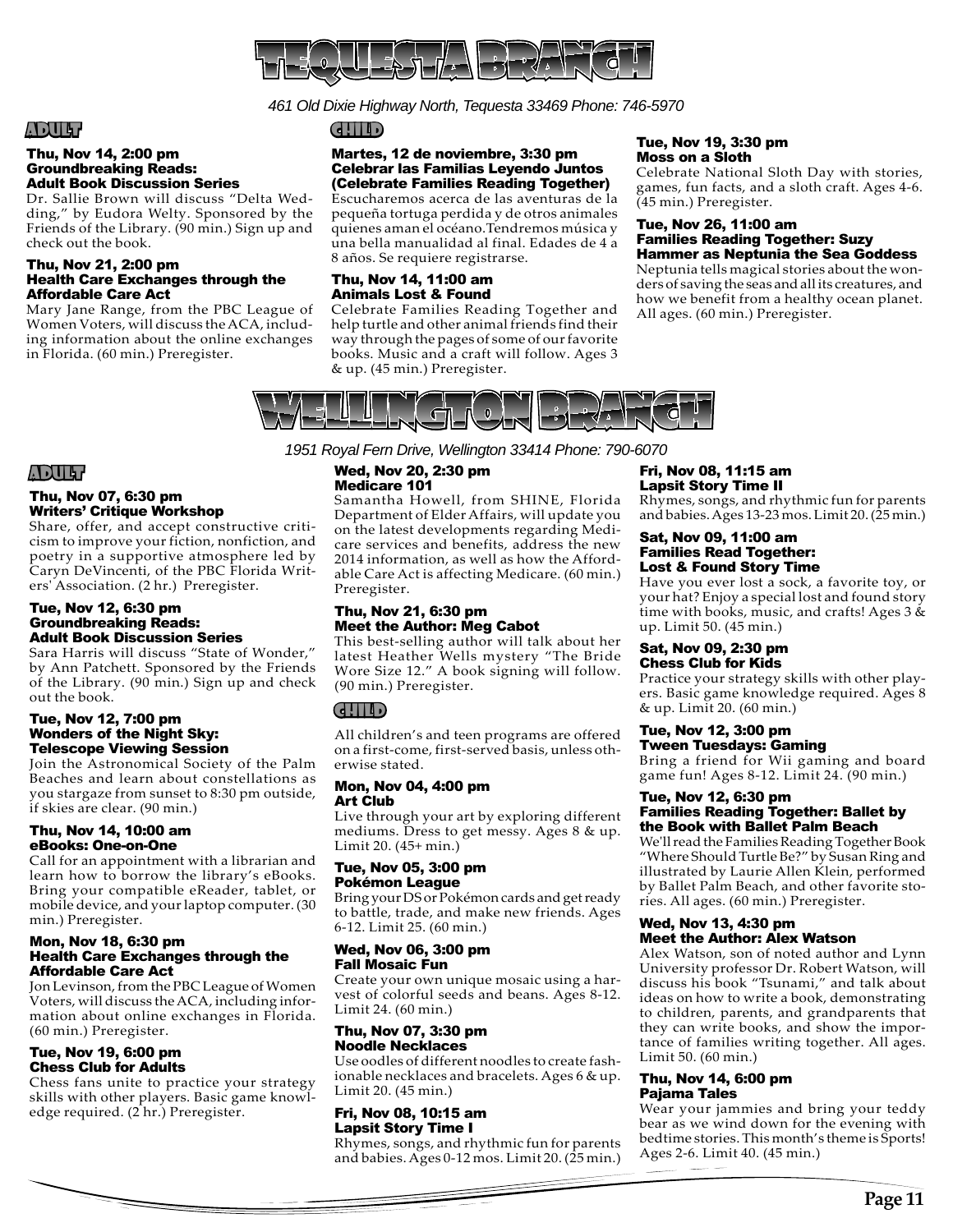#### Fri, Nov 15, 2:30 pm Families Reading Together: Suzy Hammer as Neptunia the Sea Goddess

Neptunia tells magical stories about the wonders of saving the seas and all its creatures, and how we benefit from a healthy ocean planet. All ages. (60 min.) Preregister.

#### Sat, Nov 16, 11:00 am Crazy for Cows

Show off your dance "mooves" and hear stories about your favorite farm friend. Ages 2-6. Limit 40. (45 min.)

#### Mon, Nov 18, 4:00 pm Legos

Builders – create vehicles or buildings out of Lego pieces. Ages 8 & up. Limit 25. (45 min.)

#### Tue, Nov 19, 3:30 pm Not Your Grandma's BINGO

Create your own card, see if luck is on your side, and win a prize! Ages 5 & up. Limit 25. (45 min.)

# Wed, Nov 20, 10:30 am Let's Talk Turkey

Get ready for the Thanksgiving holiday with stories, songs, and a special turkey craft. Ages 2-6. Limit 40. (45 min.)

#### Wed, Nov 20, 3:00 pm Native American Hats

Celebrate American Indian Heritage Month and create your own unique Native American hat. Ages  $6 \& up$ . Limit 20. (45 min.)

#### Fri, Nov 22, 3:00 pm Festive Fall Crafts Make & Take

Drop in and make a fun fall craft to decorate for the season. Ages 5-13. (60 min.)

# TEEN

#### Thu, Nov 07, 6:00 pm Heart of the Cards

Bring your Yu-Gi-Oh! cards and get ready to battle, trade, and make new friends. Snacks provided. Ages 12 & up. Limit 25. (60 min.)

#### Tue, Nov 19, 6:00 pm Anime Grab Bag

View new Anime titles. Snacks provided. Ages 12-17. Limit 25. (45 min.)

#### Thu, Nov 21, 6:00 pm Teen Game Night

Play Nintendo Wii and board games. Snacks provided. Ages 12-17. Limit 25. (2 hr.)



*18685 State Road 7, Boca Raton 33498 Phone: 470-1600*

#### Tue, Nov 19, 10:30 am Introduction to Facebook

Explore Facebook and learn how to connect with friends and family online. Bring your own mobile device or use a library laptop. An email account and basic computer skills are required. (60 min.) Preregister.

#### Tue, Nov 19, 2:00 pm Cooking the Books

Read any holiday cookbook and pick a recipe to try at home. Discuss and share recipes and techniques with facilitator/foodie/librarian Stacy Alesi. (60 min.)

#### Tue, Nov 19, 6:00 pm Small Claims Court Clinic

Learn how to resolve disputes quickly and inexpensively without hiring an attorney. Presented by the PBC Bar Association. (90 min.) Call 561-687-2800 or e-mail info@palmbeachbar.org to preregister.

#### Wed, Nov 20, 2:00 pm National Jewish Book Month Dialogue

Claire Conner discusses her memoir "Wrapped in the Flag: A Personal History of America's Radical Right," a narrative history of the John Birch Society and its role in denying the Holocaust, written by the daughter of a founding father of the infamous, ultraconservative organization. A book signing will follow. (90 min.)

# CHILD

#### Sat, Nov 02, 10:30 am Toddler Story Time

We'll listen to a story or two and dance and sing to fun songs and fingerplays. Ages 1-2. (30 min.) Preregister.

#### Tue, Nov 05, 3:30 pm Martes, 05 de noviembre, 3:30 pm Families Reading Together, Bilingual Program Leyendo Juntos en Familia, Programa Bilingüe

A great opportunity for families to get together and enjoy a good story, a game, favorite songs, and a craft. Ages 3 & up (45 min.) Preregister. Será doble diversión en este programa bilingüe. Una gran oportunidad para que la familia junta disfrute de una linda historia, un juego, sus canciones favoritas y una manualidad. Edades 3 para arriba (45 min.) Se requiere registrarse.

#### Wed, Nov 06 & 20, 10:30 am Baby Story Time

Baby and parent or caregivers can share in a time of stories, songs, and fingerplays. Ages 3-12 mos. (30 min.) Preregister.

#### Thu, Nov 07, 4:00 pm Design a Bookmark Contest

We'll supply the markers and crayons, you supply the creativity. Enter your design for a chance to have it printed and distributed throughout the Library System. Ages 7-12. (45 min.)

#### Tue, Nov 12, 3:30 pm Families Reading Together: Suzy Hammer as Neptunia the Sea Goddess

Neptunia tells magical stories about the wonders of saving the seas and all its creatures, and how we benefit from a healthy ocean planet. All ages. (60 min.) Preregister.

#### Wed, Nov 13, 3:30 pm Stuck on Sticks

Create your own craft stick project for yourself or to give as a gift. Supplies provided. Ages 7-11. (45 min.) Preregister.

#### Thu, Nov 14, 11:30 am Preschool Story Time

We'll listen to a story or two and dance and sing to fun songs, watch a short film, and make a simple craft. Ages 3-5. (45 min.) Preregister.

#### Fri, Nov 15, 10:30 am Toddler Story Time

Come listen to a story or two and dance and sing to fun songs and fingerplays. Ages 1-2. (30 min.) Preregister.

#### Sat, Nov 16, 10:30 am International Games Day @ Your Library

People all over the world will go to their libraries to play games today. Stop by and play board or Wii games. Ages 5-11. (90 min.)

#### Mon, Nov 18, 3:30 pm Families Reading Together: Ballet by the Book with Ballet Palm Beach

We'll read the Families Reading Together Book "Where Should Turtle Be?" by Susan Ring and illustrated by Laurie Allen Klein, performed by Ballet Palm Beach, and other favorite stories. All ages. (60 min.)

# ADULT

#### Mon, Nov 04 & 18, 1:00 pm English Exchange

Practice speaking English in an informal and supportive atmosphere. Intermediate knowledge of the language is necessary. (2 hr.) Call 561-649-5473 to preregister.

#### Wed, Nov 06, 10:30 am Wed, Nov 13, 2:00 pm eBook Assistance: One-on-One

Ask questions about downloading library ebooks in an individualized session with a librarian. Bring your eReader or tablet, app store log-in, and your library card. Sign-up starts 30 minutes before each session. (30 min.)

#### Wed, Nov 06, 2:00 pm Groundbreaking Reads: Adult Book Discussion Series

Nora Natke will discuss "The Paris Wife," by Paula McLain. Sponsored by the Friends of the Library. (90 min.) Sign up and check out the book.

#### Thu, Nov 07 & 21, 2:00 pm Basic Computer Assistance: One-on-One

Ask questions about using Windows, Internet searching, MS Word, email, or mousing in an individualized session with a librarian. Sign-up starts 30 minutes before each session. (30 min.)

#### Thu, Nov 07, 2:00 pm Movie Matinee

"Iron Man 3." ©Walt Disney Pictures. (130 min.) PG-13

#### Thu, Nov 14, 2:00 pm Health Care Exchanges through the Affordable Care Act

Karen Wilkerson, from the PBC League of Women Voters, will discuss the ACA, including information about the online exchanges in Florida. (60 min.)

#### $\tilde{\boldsymbol{x}}$ Fri, Nov 15, 2:00 pm "Pioneering Palm Beach: The Deweys & the South Florida Frontier"

Authors Janet M. De Vries and Ginger L. Pedersen tell the fascinating, but forgotten, story of Byrd Dewey, writer, environmentalist, and one of our county's first real estate tycoons. (60 min.)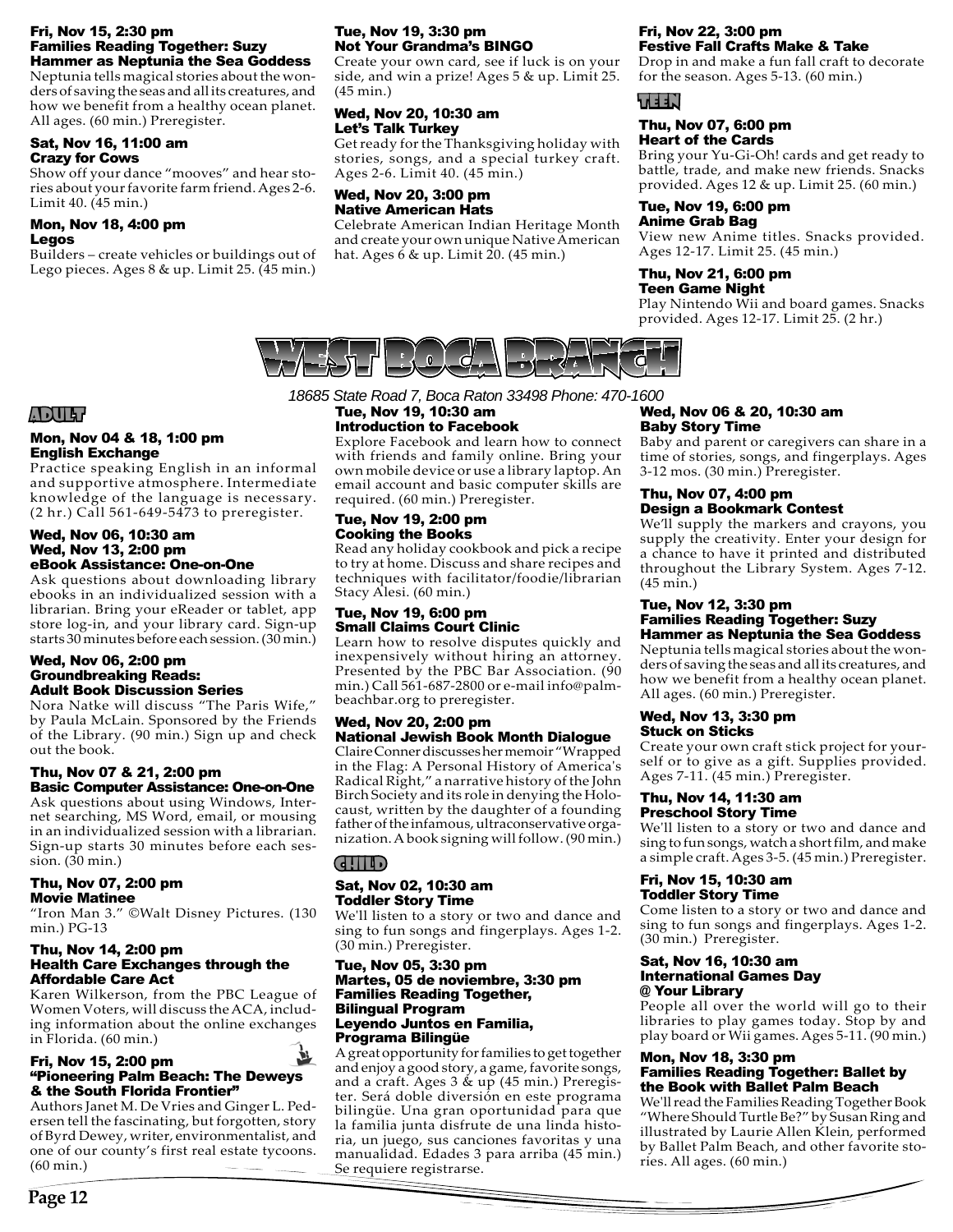#### Tue, Nov 19, 3:30 pm Wimpy Kid Trivia

Celebrate the newest Diary of a Wimpy Kid book and test your knowledge of all things Wimpy Kid. Ages 7 & up. (60 min.) Preregister.

#### Tue, Nov 26, 11:30 am Preschool Thanksgiving

We'll read a few books, play a game, and make a special holiday craft. Ages 3-5. (45 min.) Preregister.

#### Tue, Nov 26, 4:00 pm Turkey Day Story Time

Celebrate Thanksgiving with stories, games, and a craft. Ages 5-8. (45 min.) Preregister.

#### Sat, Nov 30, 10:30 am Saturday Morning Crafts

Stop in the story time room for a casual time making a variety of simple crafts. Ages 3-8. (60 min.)

## TEEN

#### Sat, Nov 09, 2:30 pm Beginning Needlepoint

Learn the basics and create a take-home project. No experience required. Kit provided. Ages 11 & up. Limit of 10. (60 min.) Preregister.

#### Sat, Nov 16, 2:30 pm International Games Day @ Your Library

People all over the world will go to their libraries to play games today. Stop by and play board or Wii games. Ages 11  $\&$  up. (90 min.)

#### Sat, Nov 23, 2:30 pm Thanksgiving Craft

Make an impressive paper turkey decoration using simple folding, cutting, taping, and stapling. Ages 11 & up. (60 min.) Preregister.



*9451 Jog Road, Boynton Beach 33437 Phone: 734-5556* 

#### Thu, Nov 14, 2:00 pm Health Care Exchanges through the Affordable Care Act

Karen Wilkerson, from the PBC League of Women Voters, will discuss the ACA, including information about the online exchanges in Florida. (60 min.) Preregister.

#### Thu, Nov 14, 6:00 pm Meet the Author: Tsipi Keller

This National Jewish Book Award-winner was born in Prague, raised in Israel, and has lived in the US since 1974. Her book explores what it means to be a writer in a post-Holocaust world. A book signing will follow. (60 min.) Tickets available starting Nov 04.

# Tue, Nov 19, 2:00 pm The Latest in Knee Replacement

Elvis Gandic, MD, from Bethesda Hospital, will explain new procedures that significantly reduce the risk of knee implant surgeries. (60 min.) Preregister.

#### Martes, 19 de noviembre, 6:30 pm Tertulia Literaria: "El imperio eres tú" (Literary Gathering: "The Empire Is You," program in Spanish)

El ganador del Premio Planeta en 2011, este libro de Javier Moro explora la vida de Dom Pedro I, el primer emperador de Brasil. Esta historia novelada sobre el país más grande de sudamérica está llena de amor, pasión, y poder. (60 min.)

#### Thu, Nov 21, 2:00 pm Memories from the Greatest Generation

Professional videographer Fred Singer spent over a year capturing the stories of eight Florida heroes who served during World War II. A question and answer session follows this special DVD documentary. (90 min.) Tickets available starting Nov 07.

# CHILD

#### Mon, Nov 04, 3:00 pm Purse Design 101

Need a new bag for school? Be creative and design your own purse. Ages 8 & up. (50 min.) Preregister.

#### Tue, Nov 05 & 19, 10:45 am Lapsit

Movement activities, songs, and stories for the littlest ones. Ages 3-12 mos. (30 min.) Preregister.

#### Wednesdays, 3:30 pm Chess Club

Join other chess enthusiasts for a game or two and practice your skills. Ages 8–12. (60 min.)

#### Thu, Nov 07, 10:30 am Toddler Time

Stories, songs, games, and activities for the youngest readers. Ages 1-2. (30 min.) Preregister.

#### Sat, Nov 09, 1:00 pm Families Reading Together: Suzy Hammer as Neptunia the Sea Goddess

Neptunia tells magical stories about the wonders of saving the seas and all its creatures, and how we benefit from a healthy ocean planet. All ages. (60 min.) Preregister.

#### Tue, Nov 12, 10:30 am Families Reading Together

Celebrate the 10th Annual Families Reading Together Campaign with a special story time on this year's theme "Beaches." Ages 3 & up. (45 min.) Preregister.

#### Mon, Nov 18, 3:30 pm Buggy for Bugs

Find out about our insect friends and create a home for a pet bug. Ages 5-8. (45 min.) Preregister.

#### Mon, Nov 18, 6:30 pm Families Reading Together: Ballet by the Book with Ballet Palm Beach

We'll read the Families Reading Together Book "Where Should Turtle Be?" by Susan Ring and illustrated by Laurie Allen Klein, performed by Ballet Palm Beach, and other favorite stories. All ages. (60 min.) Preregister.

#### Thu, Nov 21, 10:30 am Play-Doh Playtime

Squeeze, squish, and shmoosh with Play-Doh and gizmos to create a mess-terpiece of fun. Ages 2-5. (30 min.) Preregister.

# TEEN

#### Thu, Nov 14, 6:30 pm Do the Write Thing: A Monthly Teen Writing Workshop

Learn how to fine-tune your writing (fiction, nonfiction, poetry, or prose.) Bring your work in progress to share and get constructive feedback in a supportive atmosphere led by Caryn DeVincenti, of the PBC Florida Writers' Association. Ages 12-17. (2 hr.)

# ADULT

#### Mon, Nov 04, 6:30 pm Kick It Up a Notch Writers' Workshop: Session Two: Show & Tell (The Difference, Not the Grade School Activity)

For novices and experienced writers interested in skills improvement, constructive critiques, and fun. Bring a pen and pad, something you've written, and an open mind. Led by Buck Buchanan. (2 hr.)

#### Tue, Nov 05, 2:00 pm The Great Courses® Documentaries: Mr. Lincoln − The Life of Abraham Lincoln

Explore the life of our 16th president with Professor Allen C. Guelzo on DVD. Sponsored by the Friends of the Library. (60 min.) Preregister. Shown with permission. Not rated. Pts. 11 & 12: "The President's Sword" and "The Dream of Lincoln."

# Wed, Nov 06, 13 & 20, 9:00 am eBook Assistance: One-on-One

Call for an appointment and learn how to borrow the library's eBooks in a session with staff. Bring your compatible eReader, laptop, mobile device, or tablet. (30 min.) Preregister.

# Thu, Nov 07, 2:00 pm Meet the Author: Linda Rocker

This retired judge based her novel "Punishment: A Legal Thriller" in West Palm Beach, where several strong female characters are featured in a tangled web of mayhem, murder, and mystery. A book signing will follow. (60 min.) Preregister.

#### Tue, Nov 12, 2:00 pm Groundbreaking Reads: Adult Book Discussion Series

Nora Natke will discuss "Three Weeks with My Brother," by Nicholas Sparks. Sponsored by the Friends of the Library. (90 min.) Sign up and check out the book.

# Tue, Nov 12, 7:00 pm Sherlock Holmes Mystery Club

Join other Sherlock fans and facilitator Howard Schoen for films and discussions of the renowned literary detective. (75 min.)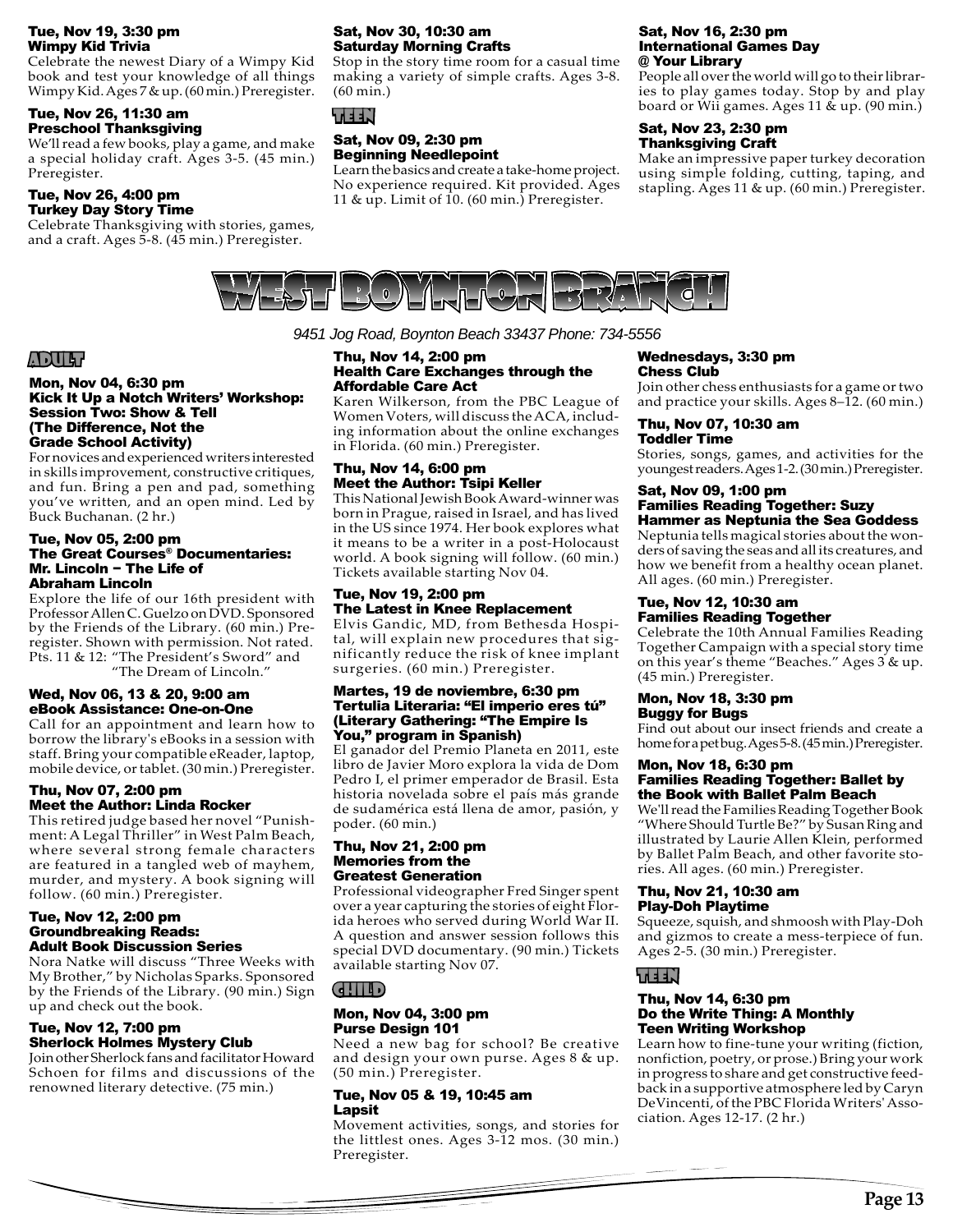

Classes are either Lecture (informational only) or Hands-on (using a computer). Some hands-on classes are also available in Basic, Intermediate, or Advanced levels. eBook classes vary from branch to branch and from device to device – call for more information. Call the location of your choice early to preregister — classes fill up fast!

#### Access - Basic (Hands-on)

Learn how to use Microsoft Access to create a database for compiling and sorting data. Some computer experience is necessary. (60 min.) **Main Library** 

Wed, Nov 13, 1:00 pm

#### Browsers - Basic (Hands-on)

A browser is the name for the software used to access the Internet. Learn the basics of using the Microsoft Internet Explorer browser. Some computer experience is necessary. (60 min.-2 hr.)

**Greenacres Branch** Mon, Nov 04, 2:30 pm **Gardens Branch** Thu, Nov 07, 10:30 am **West Boynton Branch** Thu, Nov 14, 9:00 am **Okeechobee Blvd. Branch** Tue, Nov 19, 8:30 am **Lantana Road Branch** Mon, Nov 25, 10:00 am

#### Computer Keyboard & Typing - Basic (Hands-on)

Learn the basics about the keys on the computer keyboard and practice typing using online tutorials. (60 min.)

**Lantana Road Branch** Tue, Nov 05, 10:00 am **Acreage Branch** Wed, Nov 06, 2:30 pm **Main Library**  Tue, Nov 12, 10:30 am

#### Computer Lab (Hands-on)

Fine tune your computer skills or further develop those acquired in one of our classes. Schedule time in our computer lab where professional staff will be there to assist and direct you to the best library resources. **Acreage Branch**

Wed, Nov 13, 1:00 pm (3 hr.)

#### Computers - Beginning (Hands-on) Prerequisite: Mousing

Learn the basics about computers including hardware, software, files, and networks. (60 min.-2 hr.) **Belle Glade Branch** Fri, Nov 08, 8:30 am **Acreage Branch**

# Tue, Nov 12, 1:30 pm

Cyber Security (Lecture) Learn more about securing your computer, protecting your identity, and other threats. (60 min.) **Main Library** 

Thu, Nov 14, 1:00 pm

#### Daktilografi (Hands-on) (Keyboarding in Creole)

Vini apran-n daktilografi oubyen koman pou ou tape epi fé ekzésis avek tou dwét ou yo. Pou moun ki fek a debite. (60 min.) Anregistre alavans.

**Lantana Road Branch** Samdi, Novanm 23, 10:00 am

#### eBooks (Hands-on)

Learn about the Library's eBook service, how to get eBooks, and what is needed to transfer an eBook to a reader. Bring your device (see what the various branches are offering below) and your account information for assistance. (30 min.-2 hr.) **Acreage Branch** Mon, Nov 04, 6:00 pm

**Glades Road Branch** Sat, Nov 09 & 23, 8:30 am (Kindle)

#### eBooks - Basic (Lecture)

Learn about the Library's eBook service, how to borrow eBooks, and what's needed to transfer an eBook to a portable device. (60 min.) **Acreage Branch** Thu, Nov 07, 10:30 am **Okeechobee Blvd. Branch**

Mon, Nov 18 & Tue, Nov 26, 3:30 pm (Kindle, iPad) **Main Library**  Tue, Nov 19, 10:00 am **Gardens Branch** Thu, Nov 21, 10:30 am (Tablets) Thu, Nov 21, 2:30 pm (Nook) **Greenacres Branch**

Mon, Nov 25, 10:00 am (Nook, iPad, Sony) Tue, Nov 26, 6:30 pm (Kindle)

#### Ejercitando el Ratón (Hands-on) (Mousing, in Spanish)

Aprenda a utilizar el ratón mediante un programa que se permite hacerlo a su paso. Para principiantes. Se requiere registrarse. (60 min.) **Main Library** 

Jueves, 07 de noviembre, 2:30 pm

#### Email - Advanced (Hands-on)

Current email users will learn advanced functions like creating an address or contact list, moving messages to a folder, and sending attachments. Contact your branch for class specifics. Email experience is necessary. (60 min.-2 hr.)

**Greenacres Branch** Wed, Nov 13, & Thu, Nov 21, 10:00 am **Main Library**  Thu, Nov 14, 10:00 am

### Email - Basic (Hands-on)

Learn how to use free, web-based, email programs, such as Yahoo!, Gmail or Hotmail. Contact your branch for class specifics. Some computer experience is necessary. (60 min.-2 hr.) **Main Library**  Thu, Nov 07, 10:00 am **Greenacres Branch** Thu, Nov 07, 2:30 pm **Gardens Branch** Thu, Nov 14, 10:30 am **Lantana Road Branch** Mon, Nov 18, 10:00 am **Royal Palm Beach Branch** Mon, Nov 18, 6:00 pm **Wellington Branch** Thu, Nov 21, 10:30 am **Hagen Ranch Road Branch** Thu, Nov 21, 2:00 pm **Glades Road Branch** Tue, Nov 26, 2:00 pm

#### Excel - Basic (Hands-on)

Learn how to create a basic spreadsheet and make simple charts and graphs. Some computer experience is necessary. (60 min.) **Okeechobee Blvd. Branch** Wed, Nov 06, 10:30 am **Main Library**  Wed, Nov 06, 11:00 am **Acreage Branch** Sat, Nov 09, 10:30 am **Lantana Road Branch** Wed, Nov 13, 10:00 am

#### Excel - Intermediate (Hands-on) Prerequisite: Excel - Basic

This class reviews the skills learned in Excel – Basics, and adds formatting, advanced formulas, and more. (2 hr.) **Wellington Branch** Thu, Nov 07, 10:30 am

#### Fichye Ak Katab (Hands-on) (File Basics, in Creole)

Vini aprann konen koman pou nou itilize operating system ke yo rele Windows XP-an, pa eksanp kreye e oganize fichye ansanm ak katab. Teyori ak pratik. Maksimom 8 moun. (2 hr.) Anregistre alavans.

**Okeechobee Blvd. Branch**

Mon, Nov 04 & 25, 6:00 pm **Main Library** 

Samdi, Novanm 16, 10:00 am

#### Files - Basic (Hands-on)

Learn how to create, name, move, and organize files and folders on your computer. (60 min.-2 hr.)

**Acreage Branch** Tue, Nov 12, 2:30 pm **Royal Palm Beach Branch** Thu, Nov 21, 10:15 am **Lantana Road Branch** Tue, Nov 26, 10:00 am

#### Image Editing Basic (Hands-on)

Learn how to edit and manage photographs. We will upload and edit images, add elements and text and then save the modified images. This workshop requires some experience with computers. (90 min.) **Main Library** 

Tue, Nov 26, 11:00 am

#### Internet - Basic (Hands-on) Prerequisite: Internet - Basics (Lecture)

Learn how to use a Web Directory, search engines, and other specialized search tools. (60-90 min.) **Wellington Branch** Sat, Nov 02, 8:30 am

**Main Library**  Tue, Nov 05, 11:30 am **Hagen Ranch Road Branch** Thu, Nov 21, 10:00 am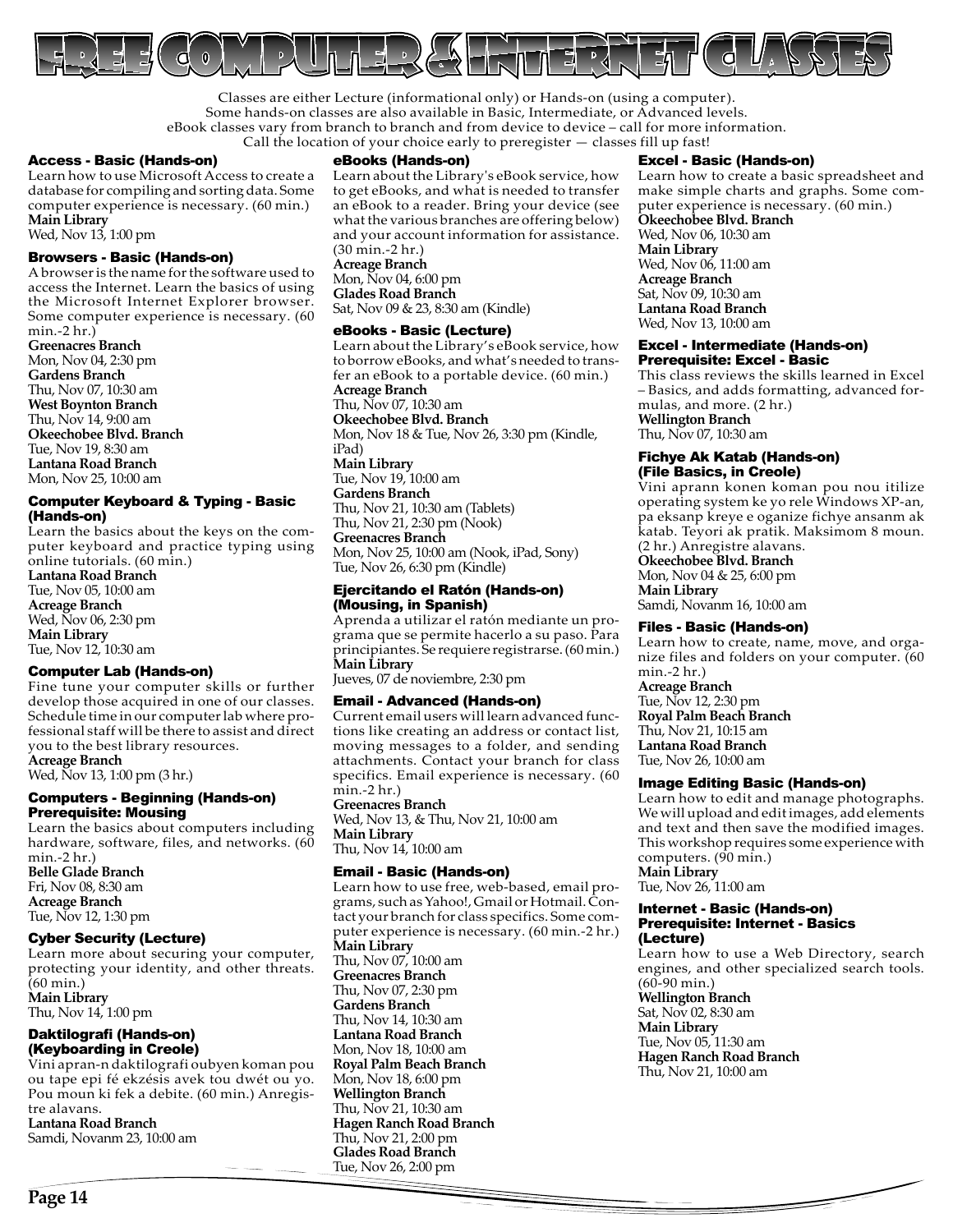#### Internet - Intermedio (Hands-on) (Internet - Intermediate, in Spanish) Prerequisito: Internet Básico

Aprenda a buscar información en el Internet utilizando diferentes directorios. (90 min.-2 hr.) Se requiere registrarse.

**Lantana Road Branch** Miércoles, 06 de noviembre, 10:00 am

#### Internet Power Searching (Lecture)

Learn how to use advanced search techniques to make your searches more effective and efficient. **Main Library**  Thu, Nov 21, 2:30 pm

#### Mousing (Hands-on)

Practice using a mouse in a self-paced setting. For beginners. (60 min.) **Greenacres Branch** Sat, Nov 02, 10:00 am **Hagen Ranch Road Branch** Mon, Nov 04, 10:00 am **Lantana Road Branch** Mon, Nov 04, 10:00 am **Main Library**  Tue, Nov 05, 10:00 am **Gardens Branch** Tue, Nov 05, 10:30 am **Acreage Branch** Wed, Nov 06, 1:30 pm **Glades Road Branch** Tue, Nov 12, 8:30 am **Okeechobee Blvd. Branch** Tue, Nov 12, 8:30 am **Royal Palm Beach Branch** Wed, Nov 13, 2:15 pm

#### Mousing II (Hands-on) Prerequisite: Mousing

Practice using a mouse with Mousercise exercises. For beginners. (60 min.) **Glades Road Branch** Wed, Nov 13, 8:30 am

#### PowerPoint - Basic (Hands-on)

Learn to compose slides and to add eye-catching effects to your presentations. (60 min.) **Main Library**  Wed, Nov 13, 2:30 pm **Greenacres Branch** Wed, Nov 20, 10:00 am

#### PowerPoint - Intermediate (Hands-on) Prerequisite: PowerPoint - Basic

Expand on the basics to learn design themes, changing color themes, custom animation, automatic advancement, and adding sound. (2 hr.) **Wellington Branch** Wed, Nov 06, 8:30 am

#### Procesamiento de Textos (Hands-on) (Word Processing, in Spanish)

Aprenda cómo utilizar el procesador de textos para redactar documentos. (90 min.-2 hr.) Se requiere registrarse. **Main Library**  Martes, 19 de noviembre, 7:00 pm **Lantana Road Branch** Miércoles, 20 de noviembre, 10:00 am

# Publisher - Basic (Hands-on)

Prerequisite: Word Processing - Basic Discover how easy it is to use Microsoft Publisher to create birthday cards, business cards, calendars, and more. (60 min.- 2 hr.) **Main Library**  Wed, Nov 20, 1:00 pm

#### Résumé Basic (Hands-on)

Learn tips for creating a better résumé. Word processing experience is required. (60 min.) **Main Library**  Wed, Nov 06, 1:00 pm

#### Search Tools (Hands-on) Prerequisite: Internet - Beginning

Learn how to use search engines, web directories, and meta-search engines to find information on the Internet. (60 min.)

**Greenacres Branch** Tue, Nov 05, 6:30 pm **Gardens Branch** Wed, Nov 20, 10:30 am

#### Windows - Basic (Hands-on)

Learn the basics of moving around in the Windows environment and practice using a mouse. (60 min.) **Gardens Branch** Wed, Nov 06, 10:30 am **West Boynton Branch** Thu, Nov 07, 9:00 am **Lantana Road Branch** Thu, Nov 14, 10:00 am **Royal Palm Beach Branch** Thu, Nov 14, 10:15 am **Glades Road Branch** Tue, Nov 19, 2:00 pm

#### Word Processing - Basic (Hands-on)

Learn the basics of using Microsoft Word to create and edit documents. Some computer experience is necessary. (60 min.-2 hr.) **Acreage Branch** Thu, Nov 07, 2:30 pm **Lantana Road Branch** Tue, Nov 12, 10:00 am **Gardens Branch** Wed, Nov 13, 10:30 am **Main Library**  Wed, Nov 13, 11:00 am **Greenacres Branch** Thu, Nov 14, 10:00 am **Royal Palm Beach Branch** Tue, Nov 19, 2:15 pm **West Boynton Branch** Thu, Nov 21, 9:00 am

#### Word Processing - Intermediate (Hands-on)

Prerequisite: Word Processing - Basic Build on the basics to learn more features to customize documents. Contact your branch for class specifics. (60 min.-2 hr.) **Lantana Road Branch** Tue, Nov 19, 10:00 am **Gardens Branch** Tue, Nov 19, 10:30 am **Main Library**  Wed, Nov 20, 2:30 pm **Acreage Branch** Sat, Nov 30, 10:30 am

# **In accordance with the provisions of the ADA, this document may be requested in an alternate format.**

| <b>Library Hours</b>                                  |                                              | Phone $#$                                      | Sun      | Mon      | Tue      | Wed      | Thu      | Fri      | Sat                                                                         |
|-------------------------------------------------------|----------------------------------------------|------------------------------------------------|----------|----------|----------|----------|----------|----------|-----------------------------------------------------------------------------|
| Main Library                                          | 3650 Summit Boulevard, WPB 33406             | 233-2600                                       | $12 - 5$ | $9 - 9$  | $9 - 9$  | $9 - 9$  | $9 - 9$  | $9 - 6$  | $9 - 5$                                                                     |
| Acreage Branch                                        | 15801 Orange Blvd., Loxahatchee 33470        | 681-4100                                       | $12 - 5$ | $10 - 9$ | $10 - 9$ | $10 - 9$ | $10 - 9$ | $10 - 6$ | $10 - 5$                                                                    |
| <b>Belle Glade Branch</b>                             | 725 NW 4th Street, Belle Glade 33430         | 996-3453                                       | Closed   | $10 - 8$ | $10 - 8$ | $10 - 8$ | $10 - 5$ | $10 - 5$ | $10 - 5$                                                                    |
| Clarence E. Anthony Branch                            | 375 S.W. 2nd Avenue, South Bay 33493         | 992-8393                                       | Closed   | $11 - 7$ | $9 - 5$  | $11 - 7$ | $9 - 5$  | $9 - 5$  | $9 - 5$                                                                     |
| Gardens Branch                                        | 11303 Campus Drive, Palm Beach Gardens 33410 | 626-6133                                       | $12 - 5$ | $10 - 9$ | $10 - 9$ | $10 - 9$ | $10 - 9$ | $10 - 6$ | $10 - 5$                                                                    |
| <b>Glades Road Branch</b>                             | 20701 95th Avenue South, Boca Raton 33434    | 482-4554                                       | Closed   | $10 - 8$ | $10 - 8$ | $10 - 8$ | $10 - 5$ | $10 - 5$ | $10 - 5$                                                                    |
| <b>Greenacres Branch</b>                              | 3750 Jog Road, Greenacres 33467              | 641-9100                                       | Closed   | $10 - 8$ | $10 - 8$ | $10 - 6$ | $10 - 6$ | $10 - 5$ | $10 - 5$                                                                    |
| Hagen Ranch Road Branch                               | 14350 Hagen Ranch Road, Delray Beach 33446   | 894-7500                                       | $12 - 5$ | $9 - 9$  | $9 - 9$  | $9 - 9$  | $9 - 6$  | $9 - 6$  | $9 - 5$                                                                     |
| Jupiter Branch                                        | 705 Military Trail, Jupiter 33458            | 744-2301                                       |          |          |          |          |          |          | Closed for renovations. Please visit the Gardens Branch or Tequesta Branch. |
| Lantana Road Branch                                   | 4020 Lantana Road, Lake Worth 33462          | 304-4500                                       | $12 - 5$ | $10 - 9$ | $10 - 9$ | $10 - 9$ | $10 - 9$ | $10 - 6$ | $10 - 5$                                                                    |
| Loula V. York Branch                                  | 525 Bacom Point Road, Pahokee 33476          | 924-5928                                       | Closed   | $11 - 7$ | $9 - 5$  | $11 - 7$ | $9 - 5$  | $9 - 5$  | $9 - 5$                                                                     |
| Okeechobee Blvd. Branch                               | 5689 Okeechobee Boulevard, WPB 33417         | 233-1880                                       | Closed   | $10 - 8$ | $10 - 8$ | $10 - 8$ | $10 - 5$ | $10 - 5$ | $10 - 5$                                                                    |
| Royal Palm Beach Branch                               | 500 Civic Center Way, RPB 33411              | 790-6030                                       | Closed   | $10 - 9$ | $10 - 9$ | $10 - 9$ | $10 - 6$ | $10 - 6$ | $10 - 5$                                                                    |
| <b>Tequesta Branch</b>                                | 461 Old Dixie Highway North, Tequesta 33469  | 746-5970                                       | Closed   | $10 - 8$ | $10 - 8$ | $10 - 8$ | $10 - 5$ | $10 - 5$ | $10 - 5$                                                                    |
| Wellington Branch                                     | 1951 Royal Fern Drive, Wellington 33414      | 790-6070                                       | $12 - 5$ | $10 - 9$ | $10 - 9$ | $10 - 9$ | $10 - 9$ | $10 - 6$ | $10 - 5$                                                                    |
| West Boca Branch                                      | 18685 State Road 7, Boca Raton 33498         | 470-1600                                       | $12 - 5$ | $10 - 9$ | $10 - 9$ | $10 - 9$ | $10 - 9$ | $10 - 6$ | $10 - 5$                                                                    |
| West Boynton Branch                                   | 9451 Jog Road, Boynton Beach 33437           | 734-5556                                       | $12 - 5$ | $10 - 9$ | $10 - 9$ | $10 - 9$ | $10 - 9$ | $10 - 5$ | $10 - 5$                                                                    |
| Adult Literacy/Talking Books/Books by Mail/Bookmobile |                                              | Toll Free (888) 780-5151TDD:<br>(800) 382-0775 |          |          |          |          |          |          |                                                                             |
|                                                       |                                              |                                                |          |          |          |          |          |          |                                                                             |